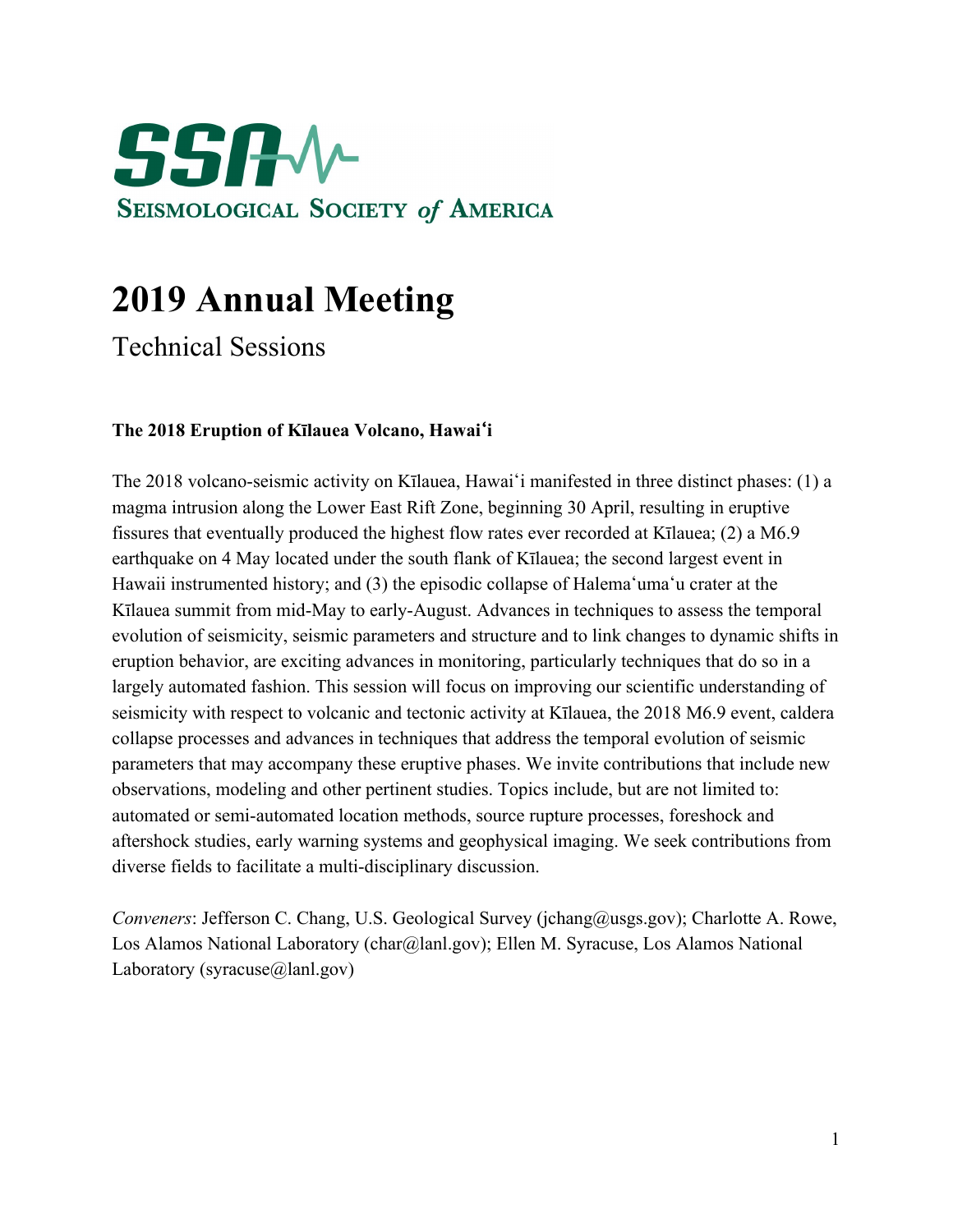#### **Advances in Intraplate Earthquake Geology**

Paleoseismic studies of intraplate faulting in regions such as the Basin and Range Province, Walker Lane and crustal Pacific Northwest are often challenged by slow (<5 mm/yr) slip rates,  $\log$  ( $> 1$  k/yr) earthquake recurrence times, distributed faulting and limited event preservation because of episodic sedimentary and pedogenic processes. To address open questions about earthquake timing and rupture length in these regions, extract new information on potential seismic sources and better characterize intraplate faulting for seismic-hazard models, new techniques and dense and high-quality data are required.

This session will include invited and contributed presentations focused on how new data and methods in earthquake geology advance our understanding of intraplate faulting. In particular, we welcome presentations on (1) high-resolution and/or long-term earthquake timing, recurrence and slip rate constraints; (2) the application of Bayesian modeling to geochronological data; (3) methods of evaluating and propagating paleoseismic uncertainties; (4) spatial and temporal trends in rupture length and displacement from high-resolution surface topography (e.g., from lidar and unmanned aircraft systems); and (5) techniques for synthesizing earthquake histories and developing fault-rupture scenarios.

*Conveners*: Christopher DuRoss, U.S. Geological Survey (cduross@usgs.gov); Mark Zellman, BGC Engineers (mzellman@bgcengineering.ca); Stephen Angster, U.S. Geological Survey  $(sangster@uses.gov)$ 

## **Advances in Ocean Floor Seismology**

Marine seismology has enjoyed a rapid growth in recent years, as significant advances have been realized in sensors, deployment and data recovery methods. Continued development of these technologies have led to greater capability to pose, and answer, more questions regarding the tectonics, seismicity and geodynamics associated with the ocean floors. We invite contributions detailing not only recent and ongoing seismological research on the ocean floors, but also focusing on hardware, software and deployment innovations that can facilitate new revelations for ocean bottom seismological research.

*Conveners*: Charlotte A. Rowe, Los Alamos National Laboratory (char@lanl.gov); Susan M. Bilek, New Mexico Institute of Mining and Technology (sbilek@nmt.edu); Michael L. Begnaud, Los Alamos National Laboratory (mbegnaud@lanl.gov)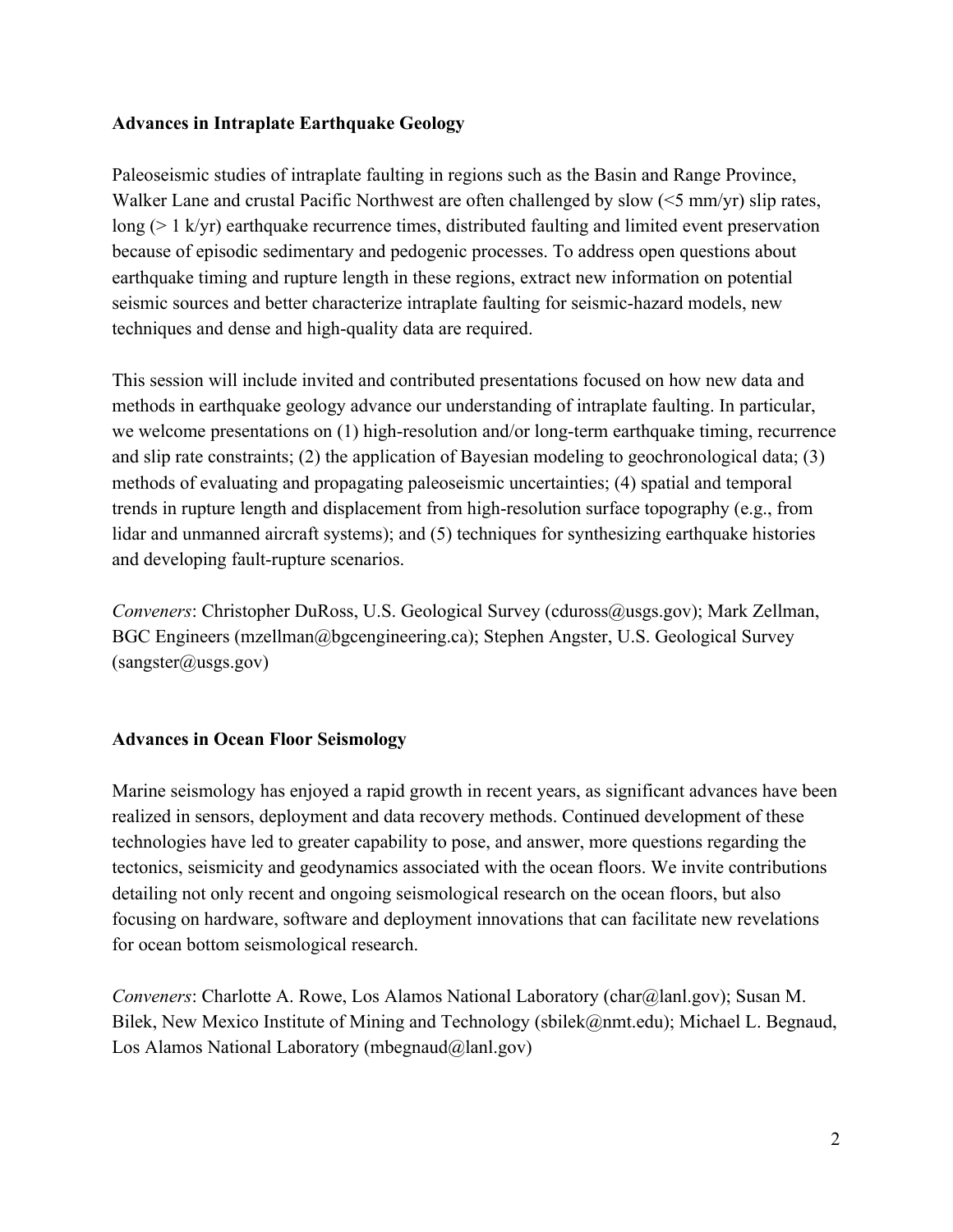#### **Advances in Tectonic Geodesy**

Geodetic datasets such as GPS, InSAR and measurements of strain and tilt are critical to observing many tectonic processes. Geodetic data is often complementary to seismic data, with the ability to record aseismic transients such as slow slip events. Geodetic data record the active accumulation of tectonic strain across seismogenic faults, which are often used to create locking models used in seismic hazard mapping. These data are also critical to monitoring volcanic processes, such as inflation and deflation, which are useful in forecasting and monitoring eruptions. Significant recent advances have been made in the field of seafloor geodetic observations, which require novel instrumentation and techniques. Seafloor observations are key to constraining locking in shallow subduction environments and studying offshore volcanic processes. In addition, a wealth of land based geodetic data in many areas has enabled rapid progress in the study of various tectonic processes. In this session, we welcome contributions from any topic related to geodetic observations, modeling and interpretation of geodetic data and development of geodetic techniques as they relate to tectonics. Contributions may describe analyses of seismic or other complementary data in addition to geodetic data. We especially encourage contributions which focus on any of the following topics:

- Advances in geodetic measurement techniques, including seafloor geodesy
- Novel modeling, inversion or data processing approaches applicable to geodetic data
- Studies which rigorously explore the role of geodetic data in constraining hazards, including those that analyze GPS noise
- Geodetic studies of recent geophysical events, including the 2018 eruptive activity at Kilauea volcano
- Studies focusing on aseismic phenomena, including slow slip, post-seismic processes and viscoelastic mantle flow

*Conveners*: Noel Bartlow, University of California, Berkeley (nbartlow@berkeley.edu); Kang Wang, University of California, Berkeley (kwang@seismo.berkeley.edu)

# **Advances, Developments and Future Research into Seismicity in Natural and Anthropogenic Fluid-driven Environments**

Induced seismicity has been associated with many fluid-related anthropogenic activities, such as hydraulic fracturing, geothermal exploitation, waste-water injection and reservoir impoundment. However, fluid-induced seismicity can also be observed in natural environments, such as volcanic systems. Through recent advances in seismic monitoring, a closer examination of such seismicity can be achieved, particularly with regards to understanding the role of highly-pressurized fluids at depth and the consequences this may have at the surface. However,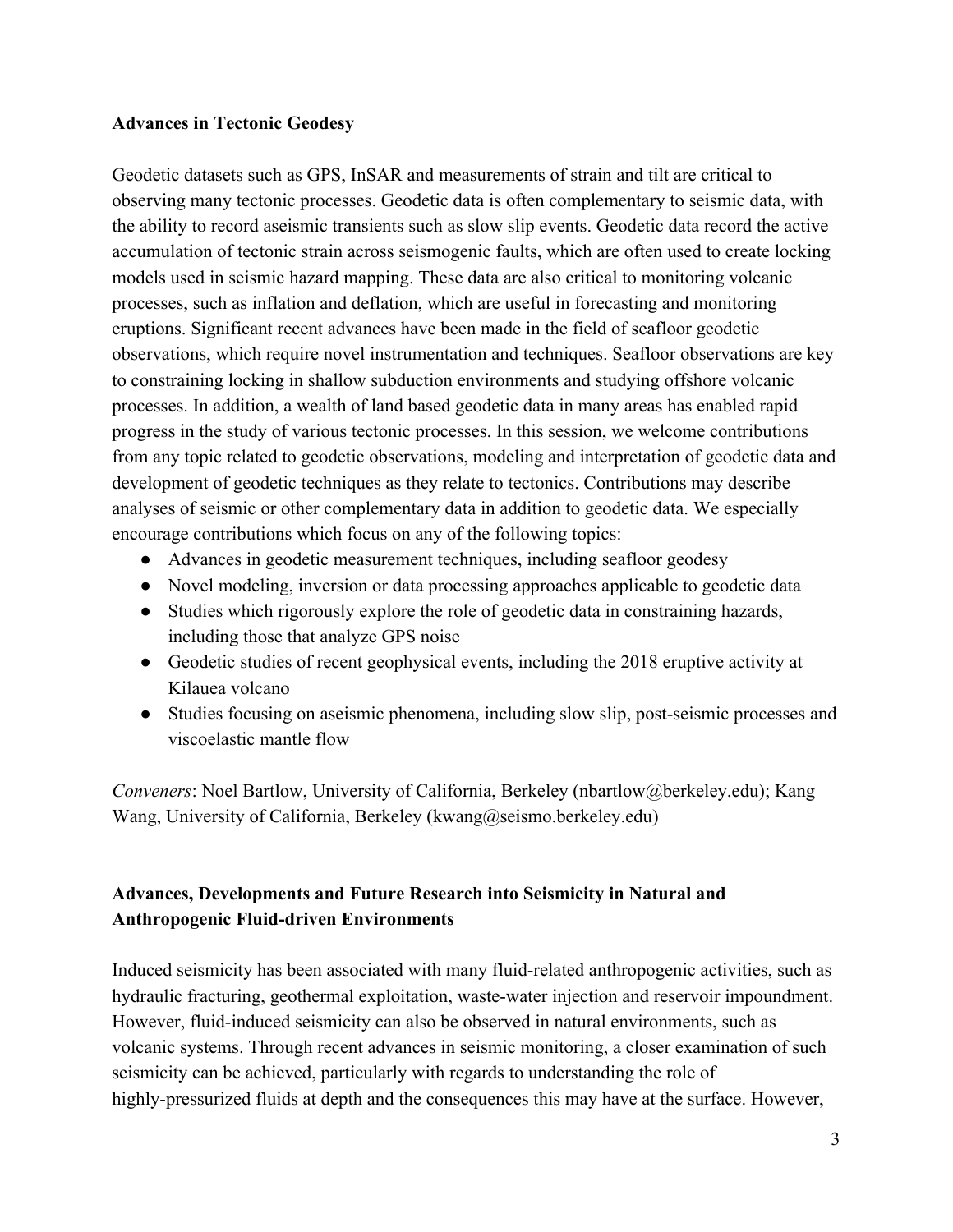several fundamental questions remain, including: What factors control fluid-induced seismicity? What can be inferred from the seismicity in terms of ongoing processes? Can this information be used to inform hazard assessment, e.g., forecast volcanic eruptions or large induced earthquakes? Can comparisons between fluid-induced seismicity from different environments improve our understanding of the source processes involved?

This session aims to bring together a variety of topics related to fluid-induced seismicity to further our understanding of the physics behind earthquakes that are both natural and anthropogenic. We welcome contributions relating to seismicity in any fluid-driven environment. We are looking for abstracts related to lab experiments, statistical analysis, field observations and novel techniques in data processing/interpretation that characterize the physical conditions and mechanisms of fluid-related seismicity.

*Conveners*: Rebecca O. Salvage, University of Calgary (rebecca.salvage1@ucalgary.ca); Megan Zecevic, University of Calgary (megan.zecevic@ucalgary.ca); Ruijia Wang, University of Western Ontario (ruijia.wang@uwo.ca)

#### **Better Earthquake Forecasts**

Earthquake forecasts have a wide range of applications from short-term guidance during earthquake sequences and swarms to being an ingredient in long-term Probabilistic Seismic Hazards Assessments (PSHA). In this session, we will discuss what makes an earthquake forecast useful and how to improve them. For short-term forecasts of swarms and earthquake sequences, most current, official forecasts are based on statistical models of earthquake clustering such as the Reasenberg  $\&$  Jones model or the ETAS (Epidemic Type Aftershock Sequences) model. Can we improve these by including physics-based models of stress transfer or results from numerical simulators of earthquake occurrence on fault networks? For long-term forecasts, PSHA often relies on seismicity rates obtained by smoothing declustered earthquake catalogs. Would other declustering methods improve the forecasts or should we abandon declustering altogether and include aftershocks in hazards assessments and building codes? Some PSHA now also includes deformation information from plate motions or geodetic monitoring. How do we best combine that information with the seismicity rates? For all forecasts, how do we include fault-based information and do we need better ways to address earthquake catalog incompleteness and uncertainty? A critical step is testing these forecasting methods and the forecasts themselves, for example using approaches from the Collaboratory for the Study of Earthquake Predictability (CSEP). As we develop tests we need to consider the role of local versus global tests, prospective versus retrospective tests and tests of forecast ingredients versus complete forecasts. Questions about testing are particularly timely as CSEP develops its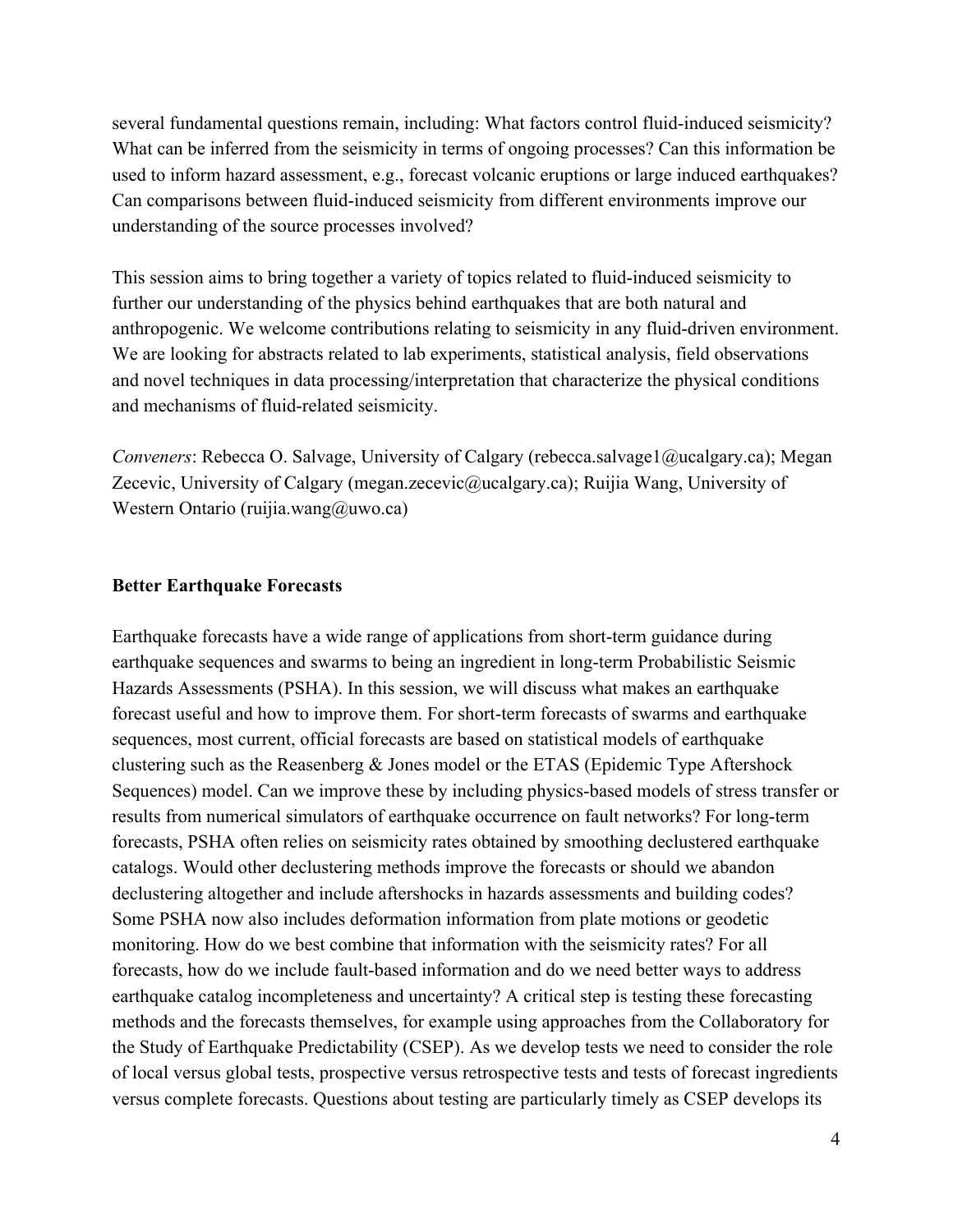second phase of operations. Finally, we need to communicate these forecasts with different users to help inform a variety of decisions. These communications methods range from hazard curves for engineers to simplified text or graphics for the people impacted by the earthquake, broadcast media, emergency managers and first responders. Working alongside our social science colleagues is an important step to understanding more about our users, the channels they prefer and what information they need most to inform their decisions. We seek contributions that address any of the questions posed above or other ideas on how to improve earthquake forecasts.

*Conveners*: Andrew J. Michael, U.S. Geological Survey (ajmichael@usgs.gov); Camilla Cattania, Stanford University (camcat@stanford.edu); David D. Jackson, University of California, Los Angeles (djackson@g.ucla.edu); Sara K. McBride, U.S. Geological Survey (skmcbride@usgs.gov); Warner Marzocchi, Istituto Nazionale di Geofisica e Vulcanologia (warner.marzocchi@ingv.it); Maximilian J. Werner, University of Bristol (max.werner@bristol.ac.uk)

#### **Building, Using and Validating 3D Geophysical Models**

Geophysical models, such as 3D geologic and seismic velocity models, are needed in three and sometimes four dimensions for a host of applications from predicting earthquake ground motions to locating natural resources to planning subsurface infrastructure. Many types of observations can be used to inform geophysical models including geologic mapping, borehole data, active and passive seismic imaging, potential field observations and observations from other direct and indirect methods. Geophysical theory or empirical models may also be used to solve for missing geophysical attributes given other related observations, for example, solving for S-wave velocity and density given the P-wave velocity. Further, some observations sample distinct locations while others average over volumes of varying size and different methods of informed interpolation and extrapolation may be used to reconcile observations, theory and empirical relationships into a single geophysical model. We seek contributions in which researchers have developed and/or applied methods for reconciling multiple datasets into a unified geophysical model. Discussion should address the advantages and disadvantages of various types of datasets and methods in an effort to improve and validate the next generation of geophysical models. Applications of geophysical models to improve assessment of hazard and risk, particularly in novel ways or for novel applications, are also encouraged.

*Conveners*: Oliver Boyd, U.S. Geological Survey (olboyd@usgs.gov); Bill Stephenson, U.S. Geological Survey (wstephens@usgs.gov); Brad Aagaard, U.S. Geological Survey  $(baaqaard@usgs.gov)$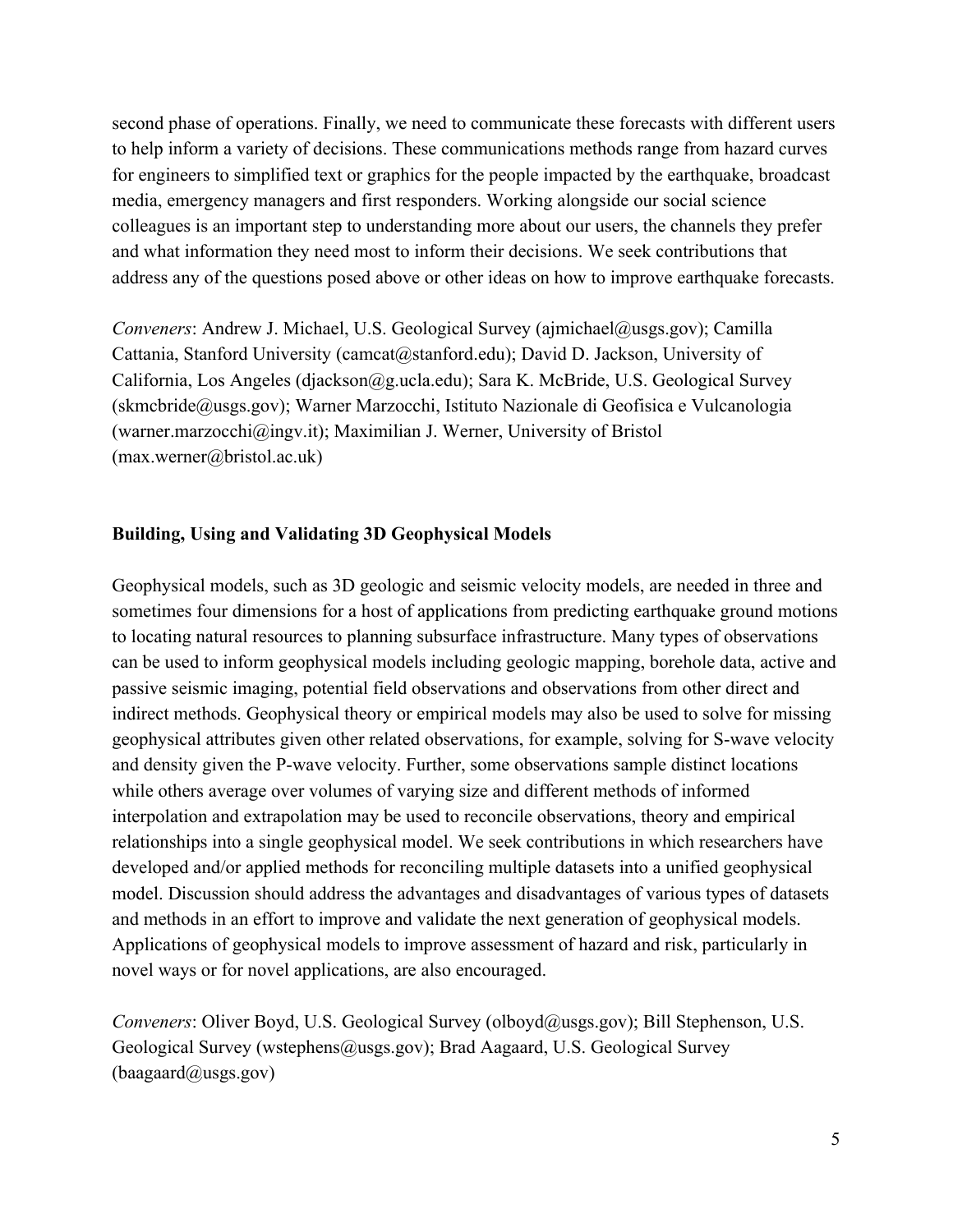#### **Causes and Consequences of the Columbia River Flood Basalts**

Flood basalt eruptions represent the largest volcanic events on Earth and the most recent one occurred 16 million years ago. It covered most of eastern Oregon and parts of western Idaho and southern Washington. In many cases, flood basalts are associated with the presence of hotspots, such as in Yellowstone. While processes driving the flood basalt event originate in the asthenosphere, the connection between these processes and the subsequent modification of the lithospheric plate is still poorly understood.

This session welcomes studies focused on the origin, evolution and dynamics of the Columbia River flood basalts and the Yellowstone system. We welcome contributions from geology, geochemistry, geochronology and geophysics that explore the architecture and dynamics of the crust-mantle system in the Columbia River flood basalts region.

*Conveners*: A. Christian Stanciu, University of Oregon (cstanciu@uoregon.edu); YoungHee Kim, Seoul National University (younghkim@snu.ac.kr); Eugene D. Humphreys, University of Oregon (genehumphreys@gmail.com); Robert W. Clayton, Caltech (clay@gps.caltech.edu)

#### **Central and Eastern North America and Intraplate Regions Worldwide**

This session aims to be a home for a wide variety of presentations tied together by a shared intraplate setting. Submissions treating crustal to lithospheric imaging in cratonic regions such as new results from EarthScope data, paleoseismology of intraplate faults, geodynamic models of continental seismicity, geodetic observations in low strain-rate regions, ground-motion and attenuation models and any other studies focused away from active plate boundaries are warmly encouraged.

*Conveners*: Will Levandowski, TetraTech (will.levandowski@tetratech.com); Weisen Shen, Stony Brook University (weisen.shen@stonybrook.edu); Christine Powell, University of Memphis (capowell@memphis.edu)

#### **Characterizing Faults, Folds, Earthquakes and Related Hazards in the Pacific Northwest**

This session will showcase recent advances in quantifying the activity and impacts of active faults and folds that accommodate oblique plate convergence along the Cascadia margin. We invite studies that characterize recent deformation related to the Juan de Fuca-North America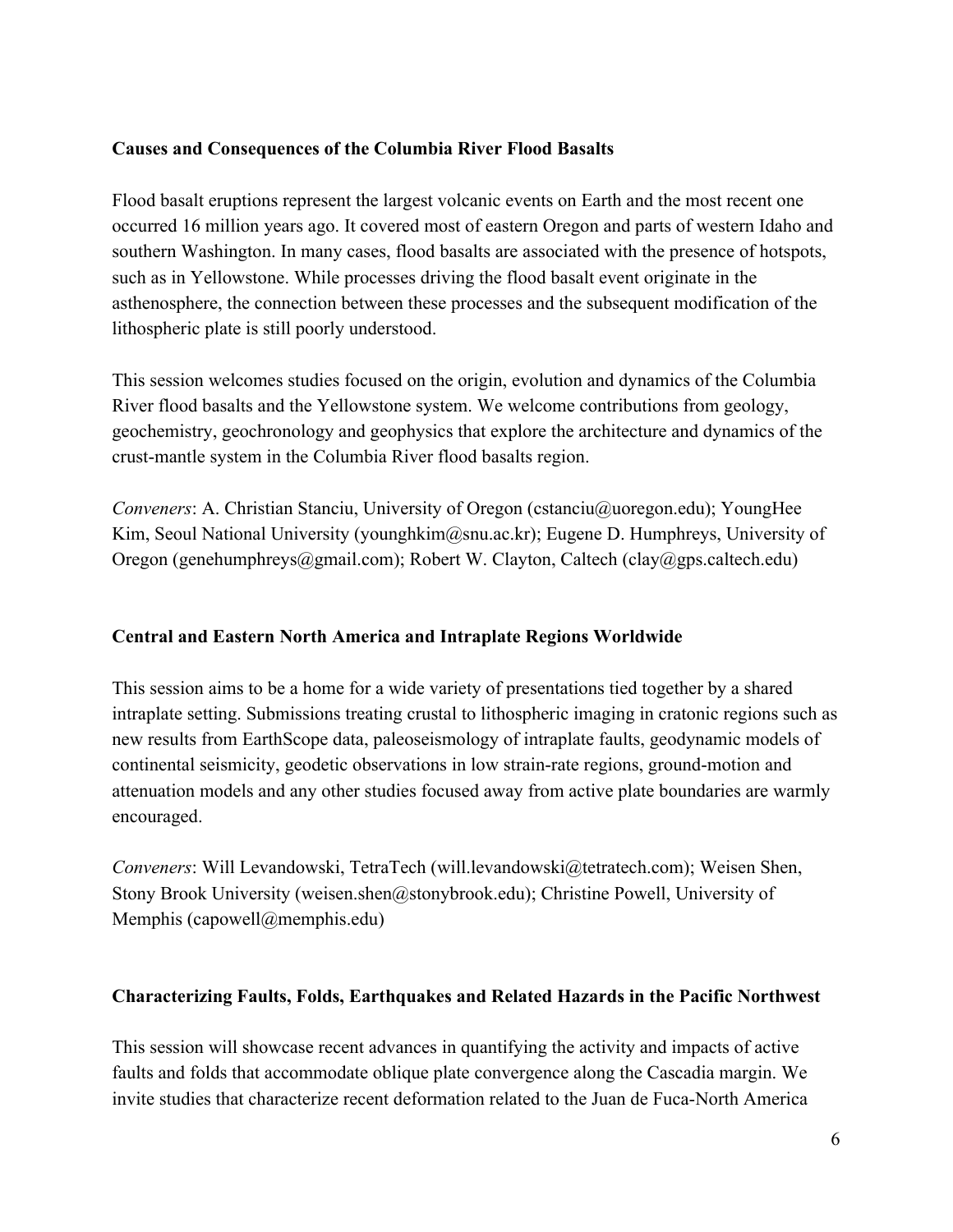plate boundary, including offshore structures, the plate interface and slab and upper plate structures from the forearc to the backarc. We welcome contributions from the fields of tectonic geomorphology, paleoseismology, geophysics and others that exploit lidar, bathymetry, seismic, potential field, GPS, InSAR and other high-resolution data to map active Cascadia structures and characterize their hazards.

*Conveners*: Scott E. K. Bennett, U.S. Geological Survey (sekbennett@usgs.gov); Ashley R. Streig, Portland State University (streig@pdx.edu); Colin B. Amos, Western Washington University (colin.amos@wwu.edu); Megan L. Anderson, Washington Geological Survey (megan.anderson@dnr.wa.gov)

#### **Coseismic Ground Failure and Impacts on the Built and Natural Environment**

In this session, we invite presentations on coseismic landslides and liquefaction, and their impacts on the built environment. We encourage submissions on empirical and analytical models, sensitivity analyses, data collection and analyses and scenario exercises. We welcome submissions focusing on both local and regional-scales, especially those addressing data or methods that bridge the gap between detailed local studies and generalized regional or global models. Submissions addressing the effect of frequency content, duration, or improved ground motion intensity measures on ground failure triggering are encouraged, as well as considerations of regional differences. Additionally, we encourage submissions on the collection and analysis of ground failure impacts and development of proxies for predicting the likelihood and the spatial distribution of earthquake ground failure impacts.

*Conveners*: Alex Grant, U.S. Geological Survey (agrant@usgs.gov); Kate Allstadt, U.S. Geological Survey (kallstadt@usgs.gov); Eric Thompson, U.S. Geological Survey (emthompson@usgs.gov); Keith Knudsen, U.S. Geological Survey (kknudsen@usgs.gov)

#### **Current and Future Challenges in Engineering Seismology**

The impressive ongoing densification of modern high-quality earthquake monitoring networks in most earthquake prone countries means that near-field strong ground motions—which dominate earthquake hazard—are increasingly recorded worldwide. Earthquake records are then made available to the seismological and engineering communities through open access databases and associated, state-of-the art web services. These high-quality earthquake waveforms are typically acquired at a variety of recording sites, ranging from rocklike ground to very soft sediments, with well characterized geotechnical and geophysical properties. This allows novel, physically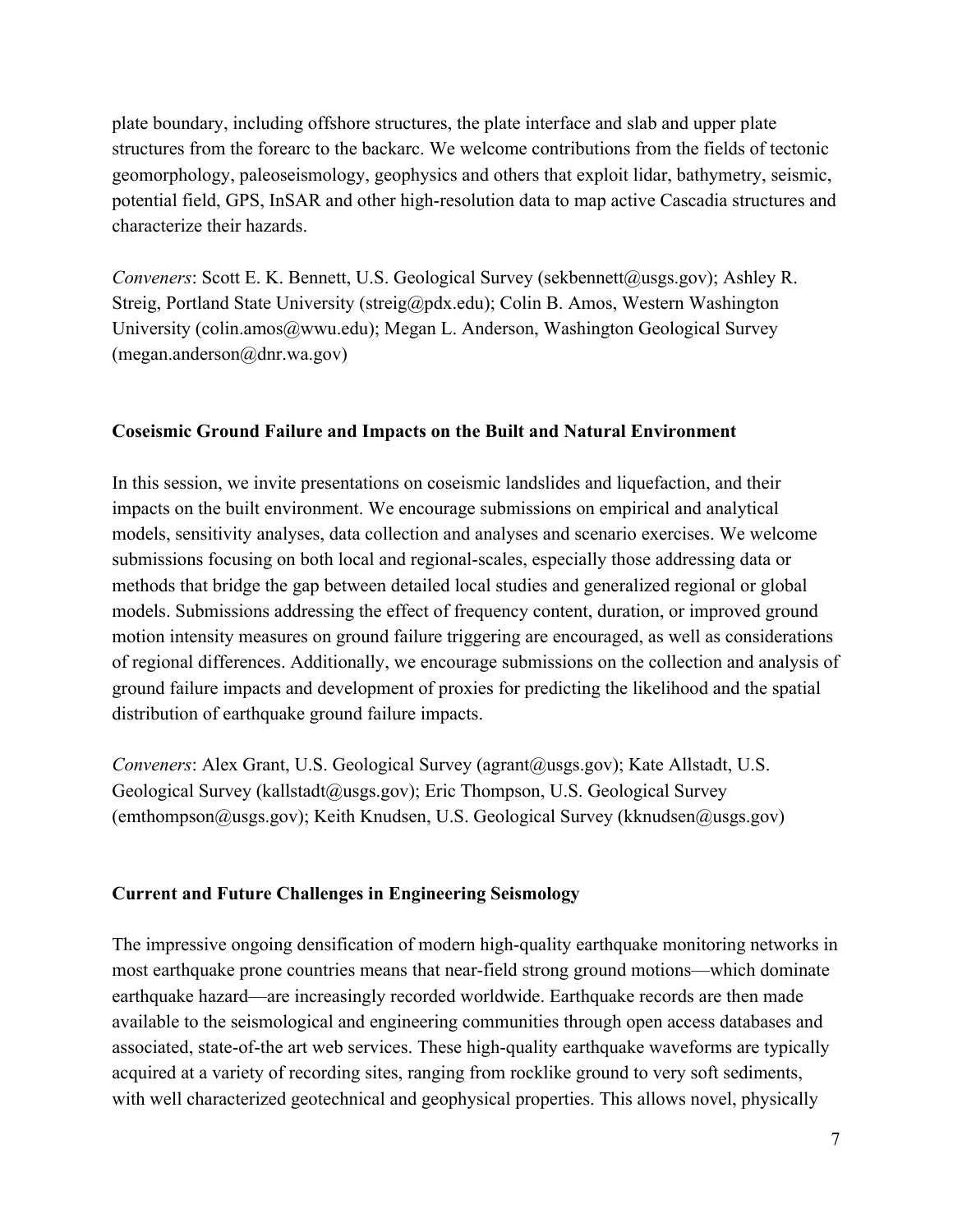sound representations of site terms in empirical ground-motion models and for reliably constraining reference rock ground motions. At the same time, tremendous advances in computational seismology allow physics-based numerical simulations of strong ground motions to reliably complement and further constrain ground-motion prediction efforts and hazard studies, by providing opportunities to model and test the impacts of complex source characteristics on expected ground motions. Ground-motion models are one of the key ingredients of seismic hazard assessments for tectonic and induced earthquakes, increasingly implemented also in real-time or rapid fashion to promptly identify potential associated impacts and losses and to optimize emergency response. Earthquake impact mitigation, that chiefly relies on modern earthquake resistant construction practice, requires effective translation of scientific investigation into building codes and requires continuous dialogue between the seismological and engineering communities. With this background, this session welcomes novel and multi-disciplinary contributions focusing on the current "grand challenges" in engineering seismology like: (a) prediction of near-field strong ground motions; (b) prediction of reference rock ground motions; (c) new approaches to empirical and computational ground motion modelling (including novel functional forms and predictors and attempts to reduce prediction uncertainties); (d) advanced site characterization (beyond the use of Vs,30 and site classes); (e) real-time/rapid earthquake hazard and impact assessment; and (f) translation of seismological science into building codes. We aim at a rich discussion that brings together experiences and ideas from the operational and research communities, and from empirical and numerical modelers. Students and early career seismologists are encouraged to present their ongoing and recent works.

*Conveners*: Carlo Cauzzi, Swiss Seismological Service at ETH Zurich & ORFEUS (carlo.cauzzi@sed.ethz.ch); Ralph Archuleta, University of California, Santa Barbara (ralph.archuleta@ucsb.edu); Fabrice Cotton, GFZ Research Center for Geosciences (fcotton@gfz-potsdam.de); Nicolas Luco, U.S. Geological Survey (nluco@usgs.gov); Alberto Michelini, Istituto Nazionale di Geofisica e Vulcanologia (alberto.michelini@ingv.it); Stefano Parolai, Istituto Nazionale di Oceanografia e di Geofisica Sperimentale (sparolai@inogs.it); Ellen Rathje, University of Texas at Austin (e.rathje@mail.utexas.edu); David Wald, U.S. Geological Survey (wald $(a)$ usgs.gov)

## **Earthquake Ground Motions and Structural Response in Subduction Zones: A Focus on Cascadia**

Accurate estimates of earthquake ground motions and structural response in subduction zone settings are critical to improving seismic hazard assessment and community resilience. This is especially true in the Cascadia subduction zone, with its susceptibility to multiple types of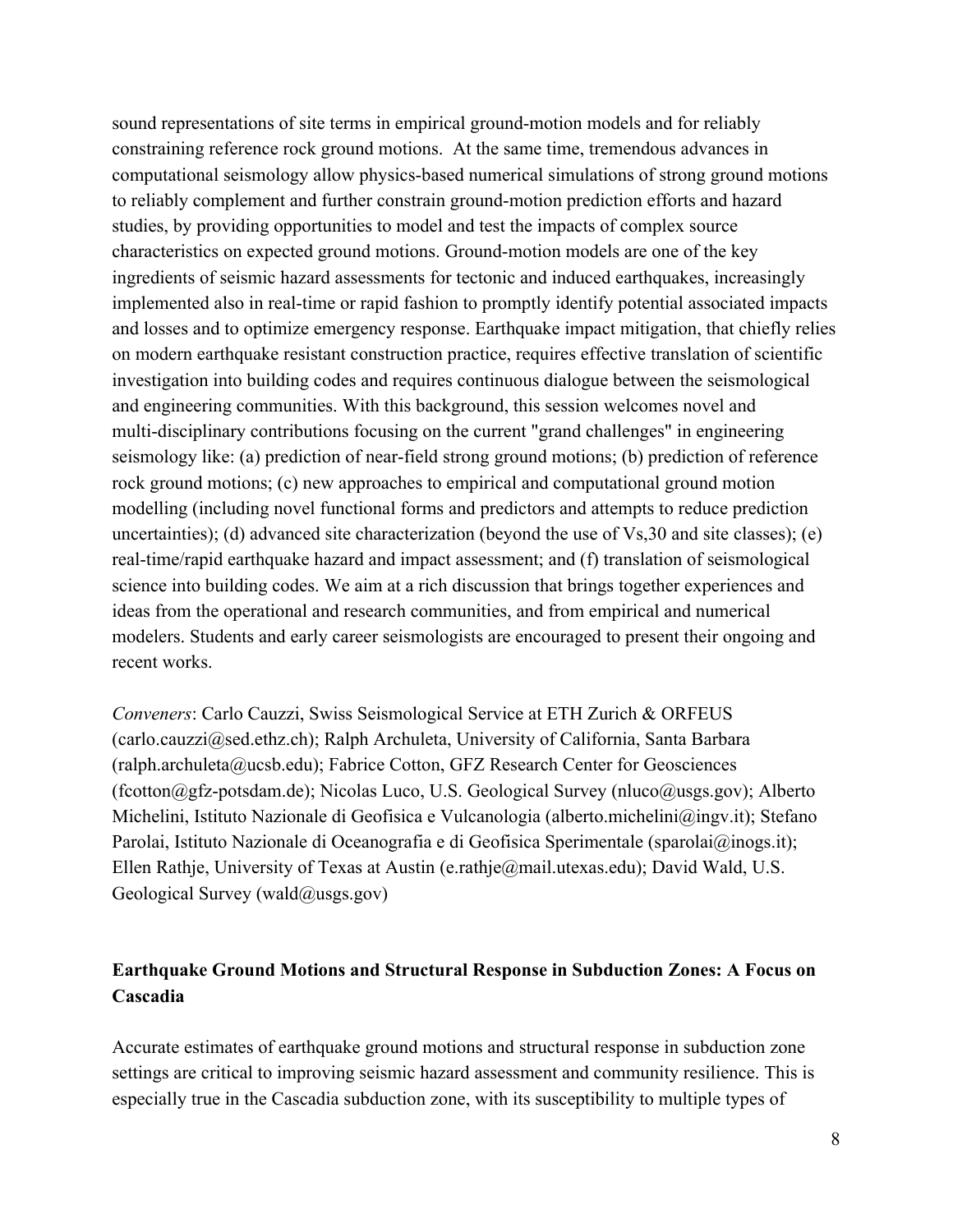earthquake sources (e.g., megathrust, crustal and intraslab), the presence of deep sedimentary basins and proximity to major cities such as Portland, Oregon; Seattle, Washington and Vancouver, British Columbia.

We invite studies focusing on ground motion estimates using a variety of seismological approaches (e.g., observational, theoretical, numerical modeling), as well as those that assess the response of man-made structures and the underlying local site due to earthquake ground motions. We welcome results from all subduction zone systems, with a particular focus on those that may improve our understanding of seismic hazard in Cascadia.

*Conveners*: Erin Wirth, U.S. Geological Survey (ewirth@usgs.gov); Marine A. Denolle, Harvard University (mdenolle@fas.harvard.edu); Nasser Marafi, University of Washington (marafi@uw.edu); Valerie Sahakian, University of Oregon (vjs@uoregon.edu)

#### **Earthquake Source Parameters: Theory, Observations and Interpretations**

Understanding origin and spatio-temporal evolution of seismicity needs a careful quantitative analysis of earthquake source parameters for large sets of earthquakes in studied seismic sequences. Determining focal mechanisms, seismic moment tensors, static stress drop, apparent stress and other earthquake source parameters provides an insight into tectonic stress and crustal strength in the area under study, material properties and prevailing fracturing mode (shear/tensile) in the focal zone, and allows investigating earthquake source processes in greater detail. In addition, studying relations between static and dynamic source parameters and earthquake size is essential for understanding the self-similarity of rupture processes and scaling laws and for improving our knowledge of ground motion prediction equations.

This session focuses on methodological as well as observational aspects of earthquake source parameters of natural or induced earthquakes in a broad range of magnitudes from large to small earthquakes, including acoustic emissions in laboratory experiments. Presentations of new approaches to determination of focal mechanisms, seismic moment tensors and other source parameters, as well as case studies related to analysis of earthquake source parameters are welcome. We also invite contributions related to scaling of static and dynamic source parameters, to self-similarity of earthquakes and inversions for stress and other physical parameters in the focal zone.

*Conveners*: Vaclav Vavrycuk, Institute of Geophysics, Prague (vv@ig.cas.cz); Douglas Dreger, University of California, Berkeley (dreger@seismo.berkeley.edu); Grzegorz Kwiatek, GFZ Potsdam (kwiatek@gfz-potsdam.de)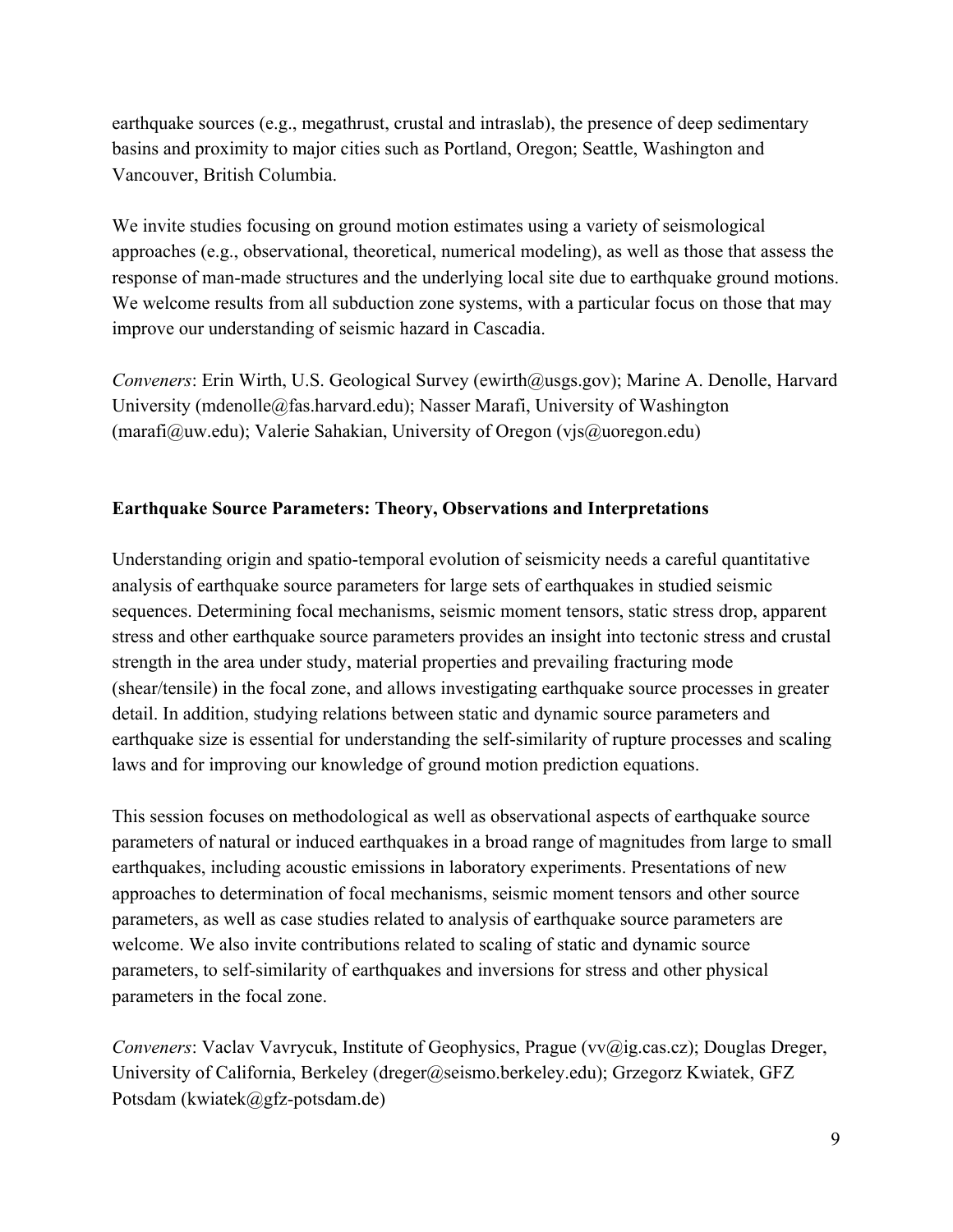# **Emerging Science from the EarthScope Transportable Array in Alaska and Western Canada**

The USArray Transportable Array deployment in Alaska and Western Canada was completed in the fall of 2017 with 194 telemetered broadband seismic and infrasound expected to collect data though the summer of 2020. This unprecedented systematic broadband coverage of the entirety of continental Alaska and far northwestern Canada provides the seismological community with a dataset intended to help illuminate long-standing questions and aid in new discoveries. The diverse tectonic environment of Alaska and northwest Canada provides a world-class setting for investigating seismicity, plate boundaries, distributed intraplate deformation, subduction, active volcanism, infrasound phenomena and a myriad of other Earth processes. This session welcomes emerging studies using all or part of this new community asset to investigate structures ranging from the crust to core, active tectonics, local, regional and teleseismic earthquakes or other elastic wave sources and seismic wave propagation.

*Conveners*: Natalia A. Ruppert, University of Alaska Fairbanks (naruppert@alaska.edu); Kevin M. Ward, South Dakota School of Mines & Technology (kevin.ward@sdsmt.edu); Meghan S. Miller, The Australian National University (meghan.miller@anu.edu.au)

#### **Environmental Seismology: Glaciers, Rivers, Landslides and Beyond**

Environmental seismology is the study of seismic signals generated at and near the surface created by environmental forces in the atmosphere, hydrosphere or solid Earth. Contributions to this session are welcome on a wide variety of topics including (but not limited to) the seismic signals associated with landslides, rock falls, debris flows, lahars, snow avalanches, cliff or pinnacle resonance, bedload transport, fluid flow in open and confined channels, open water waves, tides, glacial stick-slip, iceberg calving, crevassing, extreme weather, other anthropogenic sources. In addition, other processes monitored by seismic waves such as permafrost, groundwater, soil moisture using seismometers or DAS data are welcome. Contributions that seek to conduct monitoring, create physical or statistical models of source processes or systems, detect events, characterize a wave propagation environment, or interact with other branches of the Earth or social sciences are additionally encouraged.

*Conveners*: Bradley Paul Lipovsky, Harvard University (brad\_lipovsky@fas.harvard.edu); Marine A. Denolle, Harvard University (mdenolle@fas.harvard.edu); Richard C. Aster, Colorado State University (rick.aster@colostate.edu)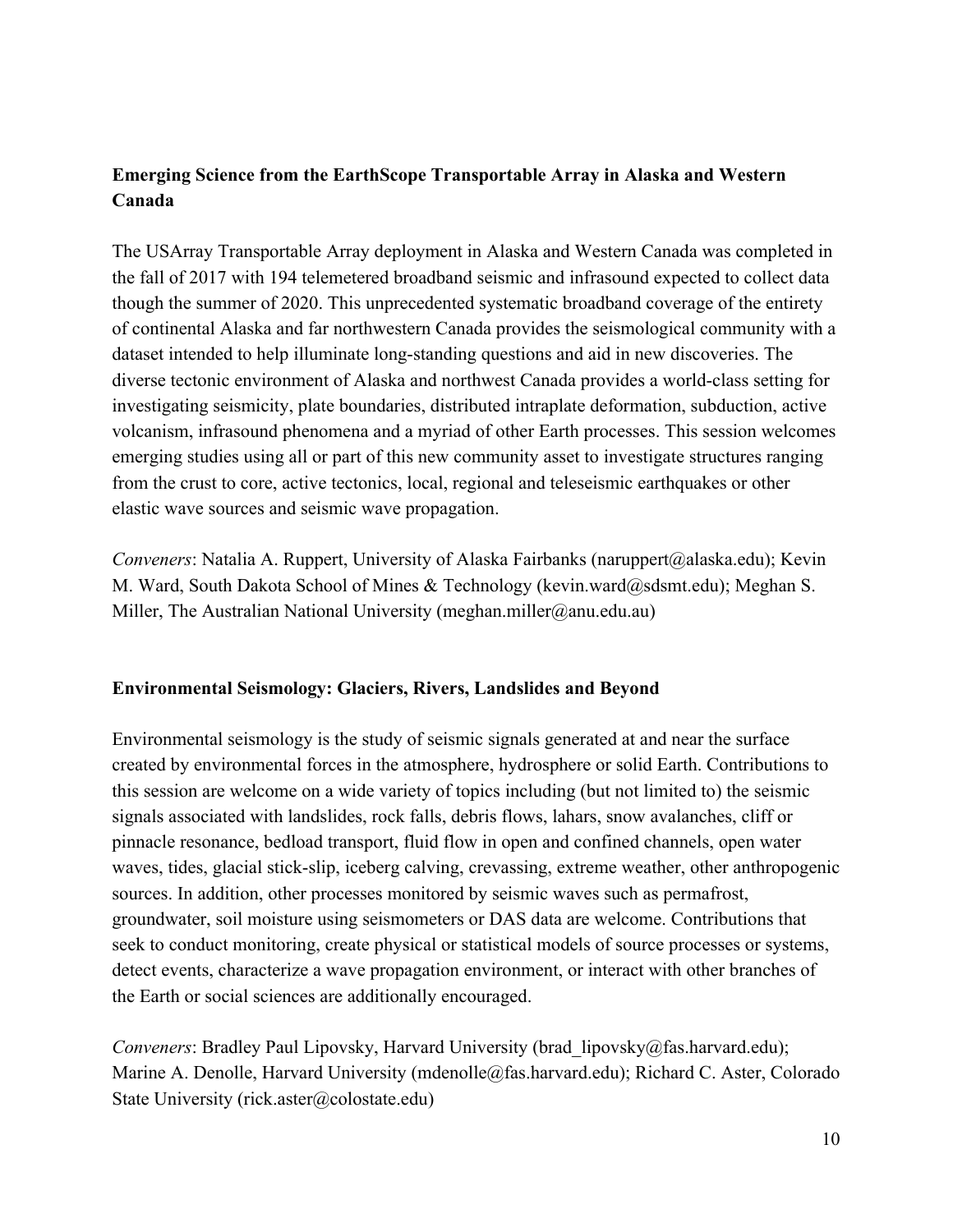#### **Evolving Best Practices for Station Buildout in EEW and New Permanent Networks**

On the US West Coast, the U.S. Geological Survey and its partner institutions, University of California, Berkeley, Caltech, the University of Oregon and the University of Washington are focusing on completing the build-out of the infrastructure for initial implementation of ShakeAlert Earthquake Early Warning (EEW) in the United States. Over the next few years, the number of EEW-capable seismic stations must at least double from today's ~850 contributing stations. This effort requires planning regarding station density and type as well as complex logistics including siting, legal and environmental permitting, equipment specification and delivery. Other important topics include data quality and latency, continuous monitoring systems, delivery of alerts and other technical topics. This session invites contributions from any EEW system operator on all these topics related to EEW build, including case studies for current and planned seismic networks as well as new ideas for developing EEW deployments and collaborations with contributing networks that are novel for their design or approach in handling these issues.

*Conveners*: Fabia Terra, Berkeley Seismological Laboratory (terra@seismo.berkeley.edu); Mouse Marie Reusch, Pacific Northwest Seismic Network (topo@uw.edu); Tim Parker, Nanometrics Incorporated (timparker@nanometrics.ca); Geoffrey Bainbridge, Nanometrics Incorporated (geoffreybainbridge@nanometrics.ca)

#### **Explore the Fault2SHA Paradigms Across the Ponds**

After the formalization of a Fault2SHA working group inside the European Seismological Commission (2016), some initiatives for presenting new data sets and the latest integration of fault sources in SHA models in Latin Americas were organized by the Executive Committee in the "Old Word" (http://fault2sha.net/what/) and at a fruitful session at SSA2018. This session aims at exploring differences and similarities in treating fault data in seismic hazard assessment across the Ponds (the Oceans). Descriptions of earthquake sources coming from field observations and from modelling, discussions on how to handle uncertainties in source representation for Seismic Hazard Assessment (i.e. probability of multi-fault ruptures) and contributions to the identification of 3D, geometrically complex fault systems and their incorporation in either physics-based or probabilistic seismic hazard results are welcome.

*This session is jointly organized by the European Seismological Commission and SSA.*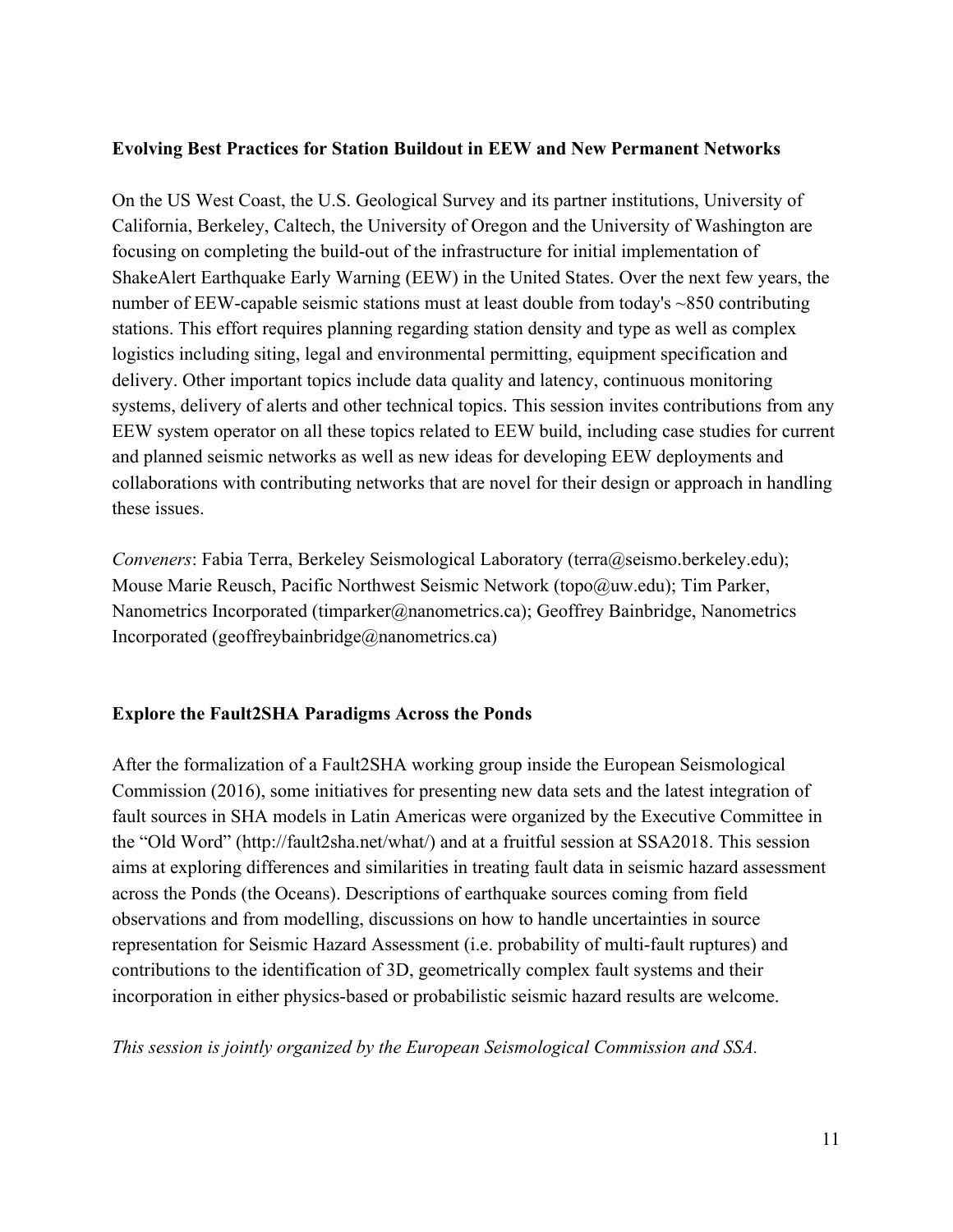*Conveners*: Laura Peruzza, Istituto Nazionale di Oceanografia e di Geofisica Sperimentale (lperuzza@inogs.it); Ned Field, U.S. Geological Survey (field@usgs.gov); Richard Styron, Global Earthquake Model Foundation (richard.styron@globalquakemodel.org); Alessandro Valentini, Università degli Studi "G. d'Annunzio" Chieti – Pescara  $(a$ lessandro.valentini $@$ unich.it)

#### **Explosion Seismology Applications**

Explosion sources are an important component of seismology and are used in everything from characterization of geologic environments to nuclear test identification. In regions of low natural background seismicity, mine blasting can dominate monitoring catalogs and finding and separating these sources from tectonic earthquakes is important for hazard estimation. Recent work using template matching, waveform modeling for moment tensors and combining seismic and acoustic data has shown great success in discriminating explosions from earthquakes and other sources. With the advent of inexpensive and easy to deploy arrays and networks of sensors, the wavefield produced by explosions is being studied with unprecedented detail. We welcome abstracts on explosion source physics, wave propagation, large-N network design, multi-physics data fusion and advanced processing techniques applied to explosion sources.

*Conveners*: William R. Walter, Lawrence Livermore National Laboratory (walter5@llnl.gov); Robert E. Abbott, Sandia National Laboratories (reabbot@sandia.gov); Jesse Bonner, Nevada National Security Site (bonnerjl@nv.doe.gov); Catherine M. Snelson, Los Alamos National Laboratory (snelson@lanl.gov)

# **Facebook and Twitter and Snapchat, Oh My! The Challenges and Successes of Using Social Media to Communicate Science to the Public**

Social media is becoming a more important component of communicating science and local hazard information to the public. With the rise of this new media and the internet of things, scientists now have a more direct connection to communicate not only science information but also near real-time information about seismic hazards (e.g. tsunami alerts, earthquake information). However, this new communication avenue is a double-edged sword, as the same social media can be used to spread misinformation or create unrealistic expectations from the public regarding how and when local hazard information is disseminated. Here we invite presentations that relate to the use of social media as an education and outreach tool or as a method to disseminate hazard information including but not limited to: case studies of using social media to disseminate emergency information, applications of social media as an education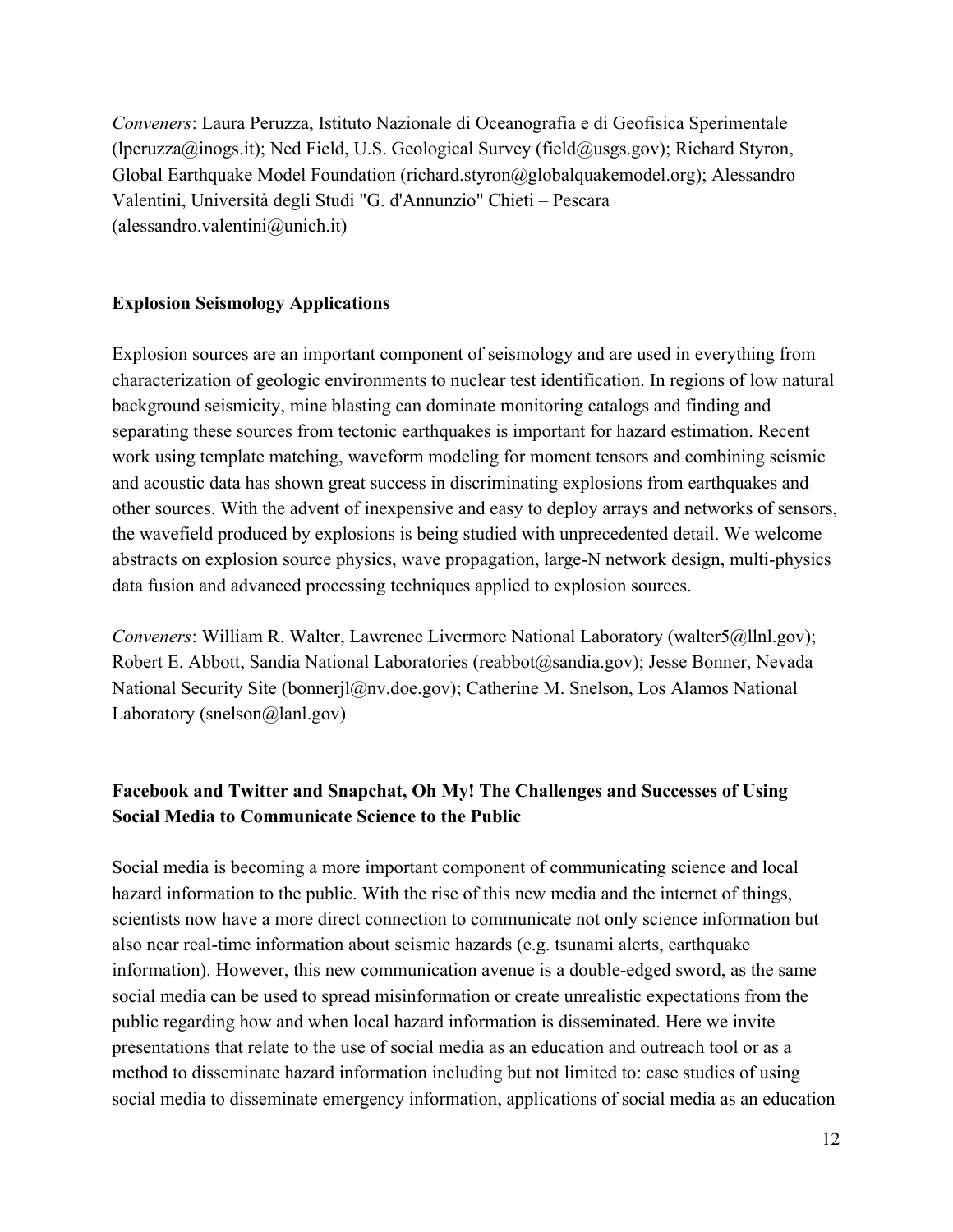and outreach tool, challenges and successes in using social media to communicate with the public and new methods or techniques that aim to improve interactions on social media.

*Conveners*: Elizabeth A. Vanacore, University of Puerto Rico, Puerto Rico Seismic Network (elizabeth.vanacore@upr.edu); Sara K. McBride, U.S. Geological Survey (skmcbride@usgs.gov)

## **From Drifting to Anchored: Advances in Improving Absolute Hypocenter Location Accuracy for Natural, Induced and Explosion Seismic Events**

Accurate, absolute geographic location of seismic event hypocenters is important for characterizing seismic activity and estimating seismic hazard. The increasing societal demands for robust and actionable hazard estimation of natural and induced earthquakes, the requirements for nuclear explosion monitoring and other social and economic needs require improved hypocenter accuracy and robust error estimation. But, in general, seismic event locations are not well anchored to the geographic Earth because they depend on poorly distributed and distant seismogram measurements, simplified and erroneous Earth models and approximated physical processes. While many common hypocenter relocation methods can precisely constrain relative locations, hypocenters remain poorly constrained in absolute geographic coordinates. Only in rare cases is there relatively direct and accurate "ground truth" (GT) information on location that can be derived from static source displacement or from the known source of a human caused event or explosion.

Error estimates for seismic location fall into at least three main classes: (1) True, absolute geographic error (hypocenter - GT); (2) Nominal absolute error (nominal hypocenter uncertainties output by location algorithms or other analyses without GT); and (3) Nominal relative location errors. Here we welcome observational, theoretical and methodological contributions addressing determination of absolute geographic location of seismic events. We specifically ask - is it possible to achieve true absolute hypocenter estimates with representative uncertainties? If yes, what methods and data are needed to achieve this goal? We also welcome contributions on absolute and relative location procedures and their nominal error estimates that relate to improving absolute geographic location accuracy.

*Conveners*: Alexandros Savvaidis, Texas Seismological Network, Bureau of Economic Geology, University of Texas at Austin (alexandros.savvaidis@beg.utexas.edu); Anthony Lomax, ALomax Scientific (alomax $@$ free.fr); William L. Yeck, National Earthquake Information Center, U.S. Geological Survey (wyeck@usgs.gov); Stephen C. Myers, Atmospheric, Earth, and Energy Division, Lawrence Livermore National Laboratory (myers30@llnl.gov)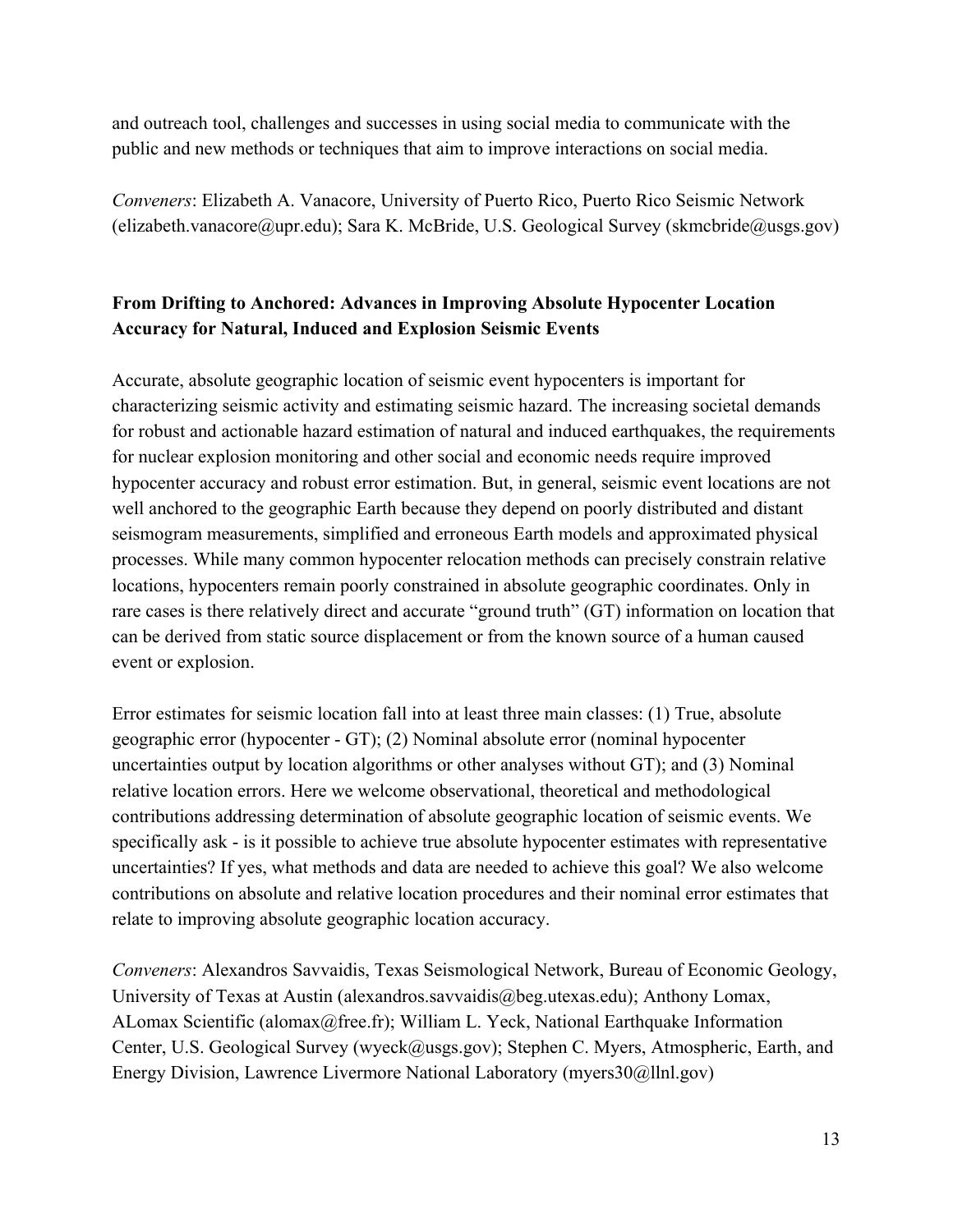#### **Frontiers in Earthquake Geology: Bright Futures and Brick Walls**

Since its infancy in the mid-1960s, the study of earthquake geology and paleoseismology has grown into a multi-disciplinary field. In concert, we have seen an increase in the precision and detail of coseismic earthquake observations and of complex fault behavior, including multi-fault rupture, earthquake triggering and fault interaction. In addition to the challenges of combining various geochronologic techniques, event stratigraphy and geomorphic surface reconstruction, paleoseismologic studies must also reconcile evidence from the upper several meters of the Earth with processes that initiate at several kilometers depth and with various models of rupture scenarios and earthquake recurrence. Despite these challenges, scientists are using new and improved methods and concepts to characterize both regional and local fault behavior, compare short term deformation rates with longer-term geologic slip rates, add critical constraints to dynamic rupture models and improve estimates of fault rupture length, earthquake magnitude and fault slip rates.

This session covers recent advancements, ongoing challenges and the future of earthquake geology. We welcome submissions focused on incorporating new concepts and methods that improve our understanding of short- and long-term fault behavior, place controls and insight on rupture modeling and provide new constraints on seismic hazard analyses.

*Conveners*: Lydia Staisch, U.S. Geological Survey (lstaisch@usgs.gov); Brian Sherrod, U.S. Geological Survey (bsherrod@usgs.gov); Stuart Nishenko, Pacific Gas and Electric Company (spn3@pge.com); Daniel Brothers, U.S. Geological Survey (dbrothers@usgs.gov); Gary Greene, Moss Landing Marine Labs (greene@mlml.calstate.edu)

#### **Imaging Subduction Zones**

Subduction zones host most of the deep earthquakes on Earth. The dynamic processes within subduction zones create volcanic arcs, control the global volatile cycle that impacts the climate and lead to orogeny that is responsible for the rise of mountains, e.g., the Andes mountains along the Andean subduction zone. Although there have been tremendous advances in imaging subduction zones (especially in Japan and Cascadia) with increasing seismic data coverage and improved imaging theory and methods, it is still very challenging to obtain consistent 3D high-resolution seismic images of these systems. Such high-resolution images are critical in definitively answering questions such as how volatiles are recycled, what are the pathways of melt migration and whether or not serpentine exists in the "cold nose" of the mantle wedge or the cold core of the slab mantle. The goal of this session is to motivate discussion on the current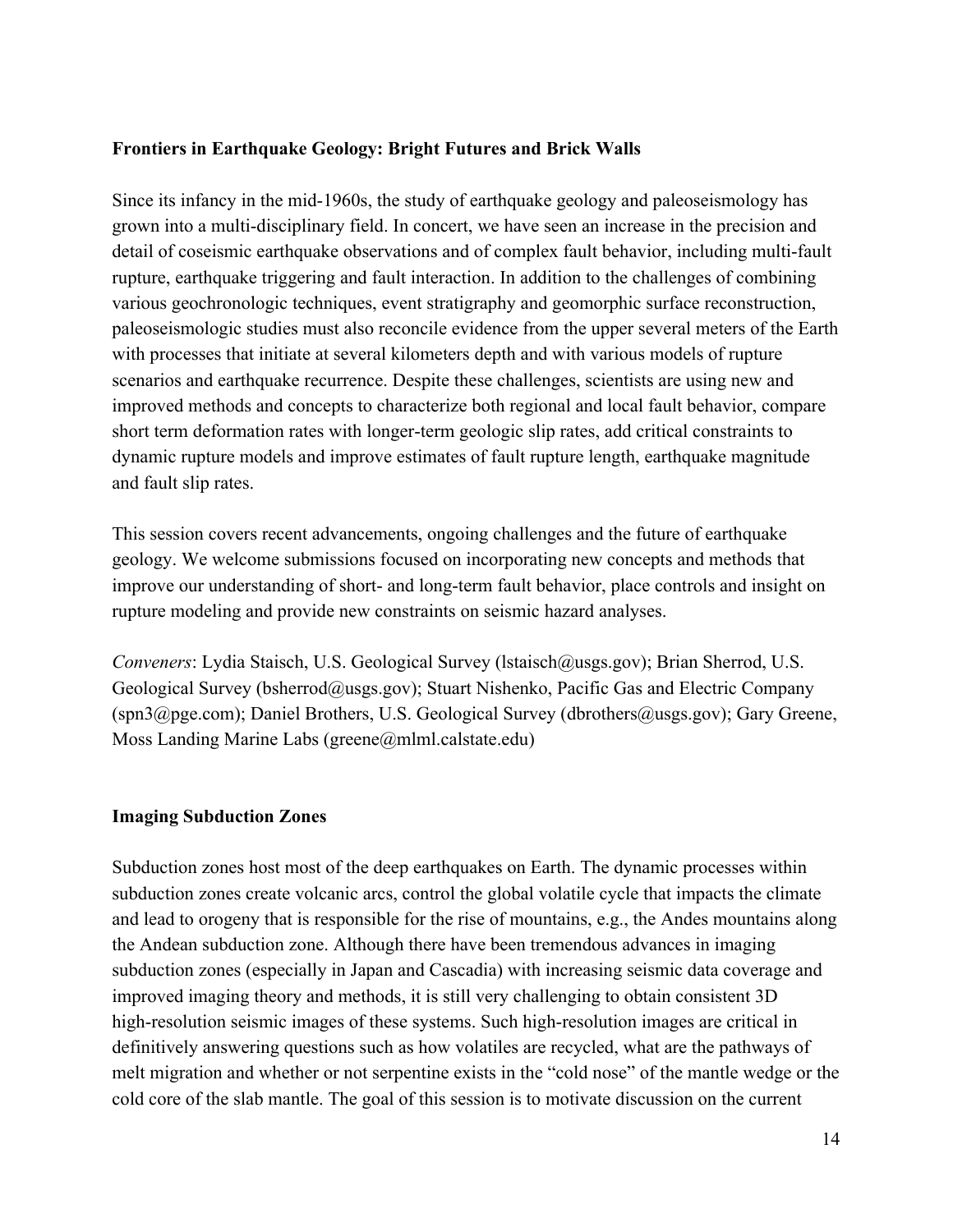state of subduction zone imaging with a special focus placed on new seismic array deployments (e.g., OBS) and advanced seismic imaging methods (e.g., ambient noise tomography, migration imaging and full waveform inversion) that can explore and fully utilize big seismic data sets to better image subduction zones. We welcome and encourage research topics on robust imaging method development and applications and image interpretations of global subduction zones.

*Conveners*: Min Chen, Michigan State University (chenmi22@msu.edu); Eric D. Kiser, University of Arizona (ekiser@email.arizona.edu); Zhongwen Zhan, Caltech (zwzhan@caltech.edu)

#### **Injection-induced Seismicity**

Induced seismicity related to oil and gas production has been a growing concern in the last few years. Although the majority of wastewater disposal and hydraulic fracturing operations do not generate seismicity or large magnitude events, there have been few reports of damaging earthquakes in North America, resulting in some damages to infrastructure and other properties. This led to an increased demand for appropriate risk assessment and management of induced seismicity and the development of effective risk mitigation strategies. Injection-induced seismicity and associated risk and hazard have been the subject of many studies and research. However, there are still many questions to answer. In this session, we welcome contributions on geomechanics, numerical modelings, case studies, induced seismicity forecasting and risk assessment techniques, estimating ground motions, assessing liquefaction, lateral spreading, site amplification and infrastructure damage.

*Conveners*: Sepideh Karimi, Nanometrics Inc. (sepidehkarimi@nanometrics.ca); Zia Zafir, Kleifelder (zzafir@kleinfelder.com); Dario Baturan, Nanometrics Inc., (dariobaturan@nanometrics.ca); David Shorey, Nanometrics Inc. (davidshorey@nanometrics.ca)

#### **The InSight Mission – Seismology on Mars and Beyond**

The InSight mission landed on Mars on November 26, 2018 and was the first to place an ultra-sensitive broad band seismometer on the surface of another planet. It will provide key information on the composition and structure of an Earth-like planet that has gone through most of the evolutionary stages of the Earth up to, but not including, plate tectonics. Using seismology, geodesy and heat flow measurement, InSight aims to determine the thickness and structure of the Martian crust and mantle, the size and state of the core, the planet's thermal state and the level of tectonic activity and rate of meteorite impacts.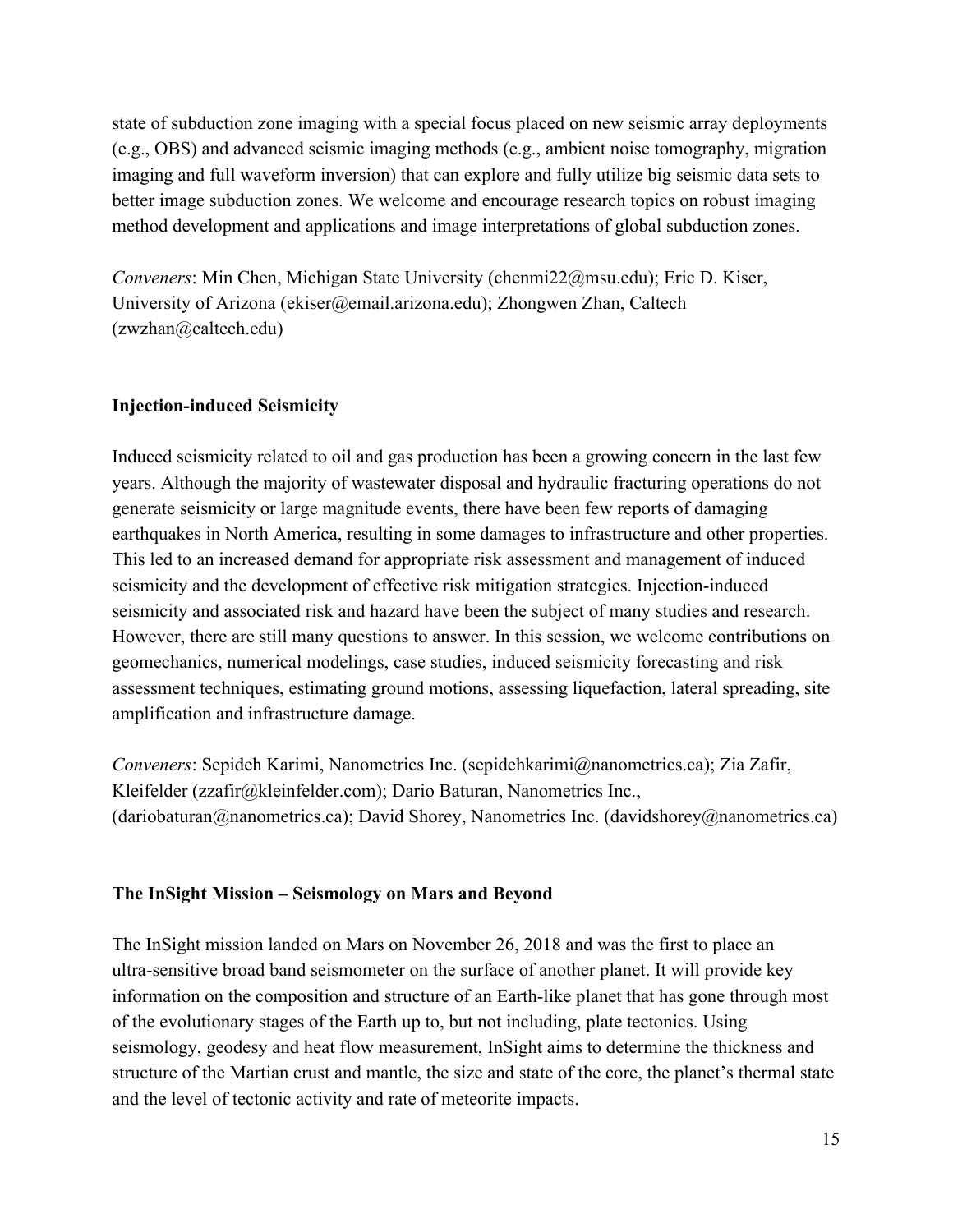The two-year (one Mars year) InSight mission ushers in a new era in planetary seismology. In the coming years and decades NASA may launch missions to explore the interiors of our Moon, Venus and the "Ocean Worlds" of the Solar System (e.g., Europa, Enceladus and Titan). Other Space agencies might also launch additional missions with seismometers. While the focus of these mission concepts vary from fundamental geophysics to detection of life and conditions for life, seismological exploration of planetary bodies' interiors is likely to play a key role in understanding planetary state and evolution by helping to determine their thermal and chemical make-up.

We invite contributions that provide overviews of the InSight mission, including description of its experiments, instruments, models, data access and services, as well as observations made in the first few months of operation. We also invite contributions that describe past and future seismological exploration of the Solar System.

*Conveners*: Sharon Kedar, NASA Jet Propulsion Laboratory (sharon.kedar@jpl.nasa.gov); Mark Panning, NASA Jet Propulsion Laboratory (mark.p.panning@jpl.nasa.gov); Bruce Banerdt, NASA Jet Propulsion Laboratory (william.b.banerdt@jpl.nasa.gov)

## **Large Data Set Seismology: Strategies in Managing, Processing and Sharing Large Geophysical Data Sets**

As seismology grows increasingly data rich, studies are being designed that use ever larger volumes of available data. The strategies for collecting, processing and sharing these data are evolving accordingly. In cases when the traditional research pattern of downloading, managing and processing data locally becomes untenably slow, new approaches are required. These strategies may include employing a compute cluster, either operated by a research group, an institutional HPC resource or a cloud computing provider. Researchers may use new technologies and frameworks to orchestrate more advanced processing workflows aimed at large scale computation, e.g. Hadoop. Furthermore, they may employ stream processing, where data are processed as it is collected from a center, thus mitigating the local storage issues. Ultimately, working with large data sets challenges researchers to be more informed and deliberate about computation, data transmission, compression and storage. This shift in data processing scale has a number of implications for both data providers and research processing pipelines and a variety of approaches are being used to address these changes. We invite researchers and data providers to describe their experiences in collecting, managing and processing large data sets.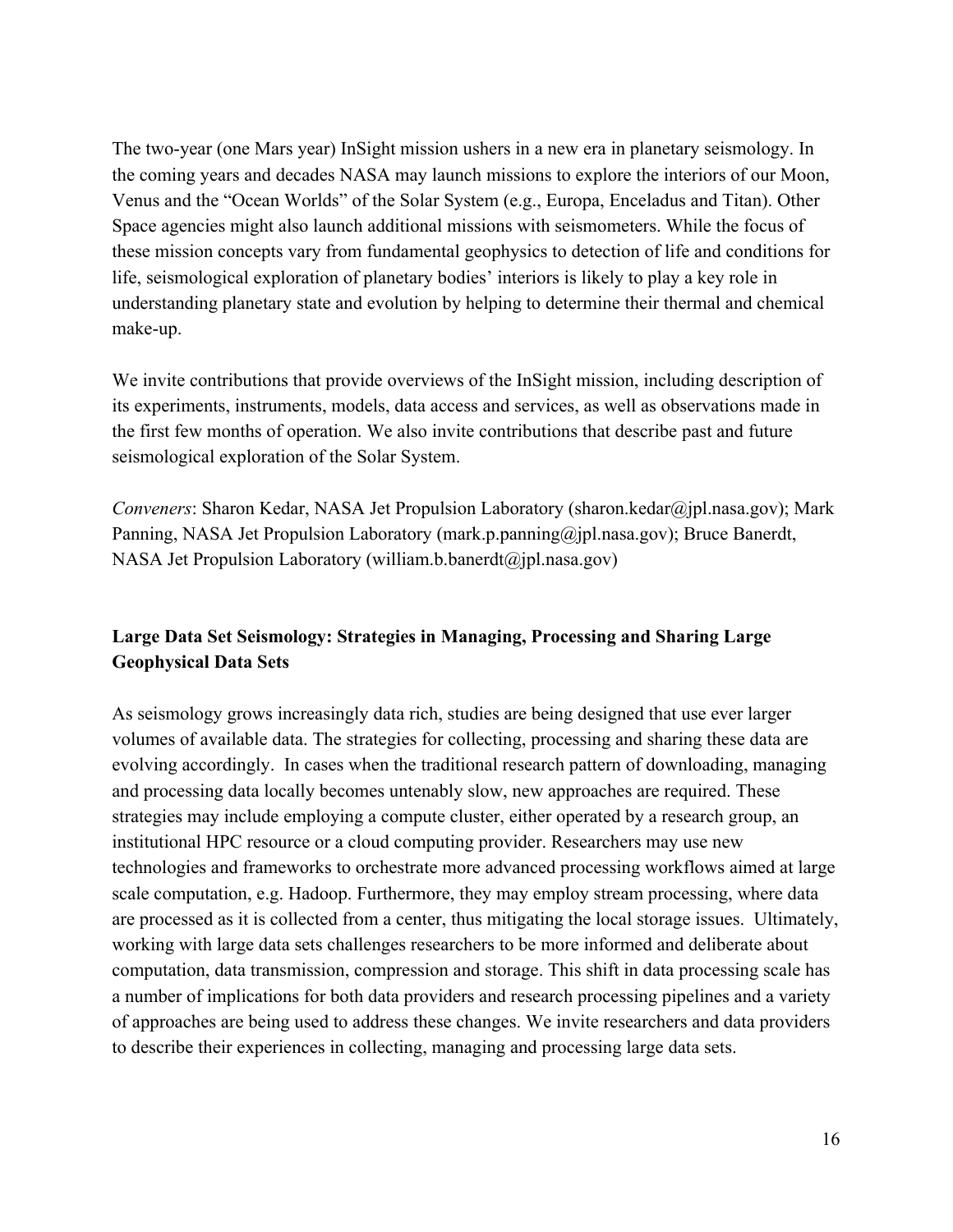*Conveners*: Chad Trabant, IRIS Data Services (chad@iris.washington.edu); Jonathan K. MacCarthy, Los Alamos National Laboratory (jkmacc@lanl.gov)

#### **Large Intraslab Earthquakes**

The physical processes associated with intermediate-depth and deep-focus earthquakes are not well understood. However, understanding these events can provide insights into earthquake mechanics, subduction dynamics, mineral physics and mantle thermal structures. In addition, some intermediate-depth earthquakes can pose significant hazards to local communities. Therefore, investigating rupture processes of these earthquakes has both significant intellectual and societal relevance. Recently large intermediate-depth and deep-focus earthquakes have occurred at multiple subduction zones with distinct characteristics, including the 2013 M8.3 Sea of Okhotsk earthquake, the 2015 M7.5 Hindu Kush earthquake, the 2015 M7.8 Bonin Islands earthquake, the 2017 M8.2 Mexico earthquake and the 2018 M8.2 and M7.9 Fiji doublet. The high-quality seismic records of these events provide excellent opportunities to probe kinematic and dynamic processes of these earthquakes, to differentiate their associated physical mechanisms, to investigate geodynamics of different subduction zones and to understand the related seismic hazards. We welcome contributions on all aspects of intra-slab earthquakes, including but not limited to rupture process, foreshocks and aftershocks, dynamic triggering, geodynamic modeling, mineral laboratory experiments and seismic imaging of slabs.

*Conveners*: Zhongwen Zhan, California Institute of Technology (zwzhan@caltech.edu); Wenyuan Fan, Woods Hole Oceanographic Institution (wfan@whoi.edu); Linda Warren, Saint Louis University (linda.warren@slu.edu)

#### **The M7 Anchorage Earthquake: Testing the Resiliency of South-Central Alaska**

The M7 Anchorage Earthquake of November 30, 2018 struck under Alaska's most densely populated urban area, and generated the strongest ground motions in south-central Alaska since the Great 1964 Alaska Earthquake. The Anchorage earthquake is the third Mw≥7 earthquake in the subducting Pacific Plate to impact south-central Alaska in the past three years. The rupture appears to have occurred inside the Pacific Plate and generally propagated upward and northward toward the plate interface. Strong ground motions across the Anchorage and Mat-Su Valley regions caused major impacts to the built environment and local economy, estimated in the hundreds of millions of dollars. Yet, despite the shaking severity most buildings, critical facilities and lifelines performed remarkably well. Damage was generally minor to moderate though spread across a large geographic area. In this session, we invite contributions from all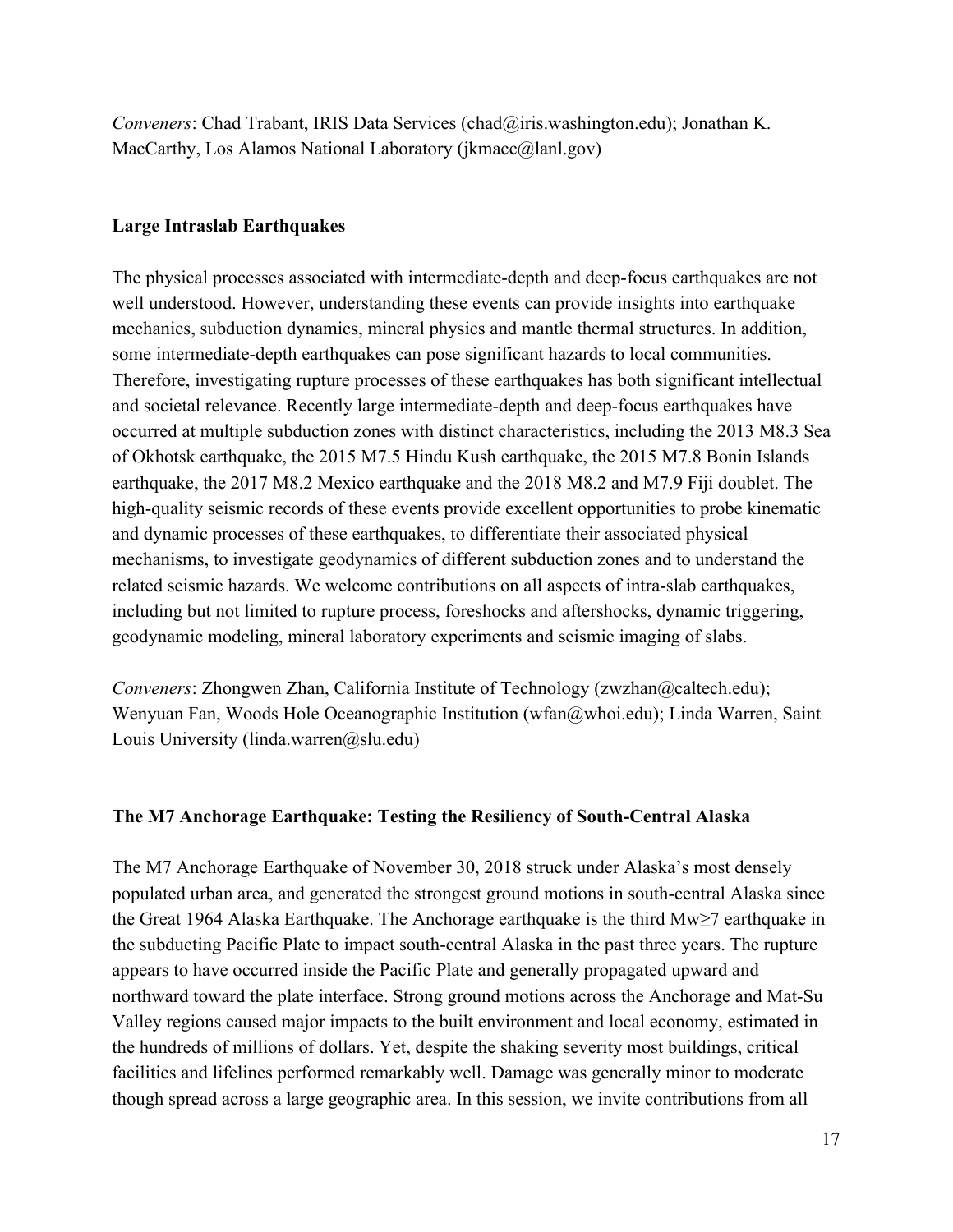fields addressing an array of topics including, but not limited to, the earthquake source, propagation and ground motion observations, geodetic observations, geotechnical impacts to the built environment and ground failures placed in the context of the local geology. We also seek perspectives that address community preparedness, mitigation measures, resiliency to seismic hazards and lessons learned.

*Conveners*: Michael West, University of Alaska (mewest@alaska.edu); Rob Witter, U.S. Geological Survey (rwitter@usgs.gov)

#### **Machine Learning in Seismology**

Recent advances in computer science and data analytics have brought machine-learning (ML) techniques, including deep learning, to the forefront of seismological research. While ML methods continue to produce impressive successes in conventional artificial intelligence (AI) tasks, they also start to show powerful applicability in augmenting big data analysis in seismology by improving accuracy and efficiency compared to the traditional methods. Successful ML applications in seismology include seismic event detection, seismic signal classification, earthquake parameter estimation, signal denoising, ground motion prediction, subsurface tomography, aftershock pattern recognition and efficient visualization. However, challenges remain in terms of discovering new ML methods that can be applied to seismic and other geophysical data to learn about Earth's subsurface structure and the underlying processes of Earth such as earthquakes. Furthermore, instead of considering ML models as "black boxes", developing human-interpretable ML models and learning about their decision-making process also remain as grand challenges in ML field. The goal of this session is to highlight some of most recent ML results in our seismology community to motivate discussions of new ML research directions in seismology and beyond.

#### *This session is jointly organized by the Seismological Society of Japan and SSA.*

*Conveners*: Youzuo Lin, Los Alamos National Laboratory (ylin@lanl.gov); Sepideh Karimi, Nanometrics Incorporated (sepidehkarimi@nanometrics.ca); Takahiko Uchide, Geological Survey of Japan, AIST (t.uchide@aist.go.jp); Qingkai Kong, University of California, Berkeley (kongqk@berkeley.edu); Dario Baturan, Nanometrics Incorporated (dariobaturan@nanometrics.ca); Zhigang Peng, Georgia Institute of Technology (zpeng@gatech.edu); Ting Chen, Los Alamos National Laboratory (tchen@lanl.gov); Andrew Delorey, Los Alamos National Laboratory (andrew.delorey@lanl.gov); Min Chen, Michigan State University (chenmi22@msu.edu); Chengping Chai, Oak Ridge National Laboratory (chaic@ornl.gov); Paul Johnson, Los Alamos National Laboratory (paj@lanl.gov)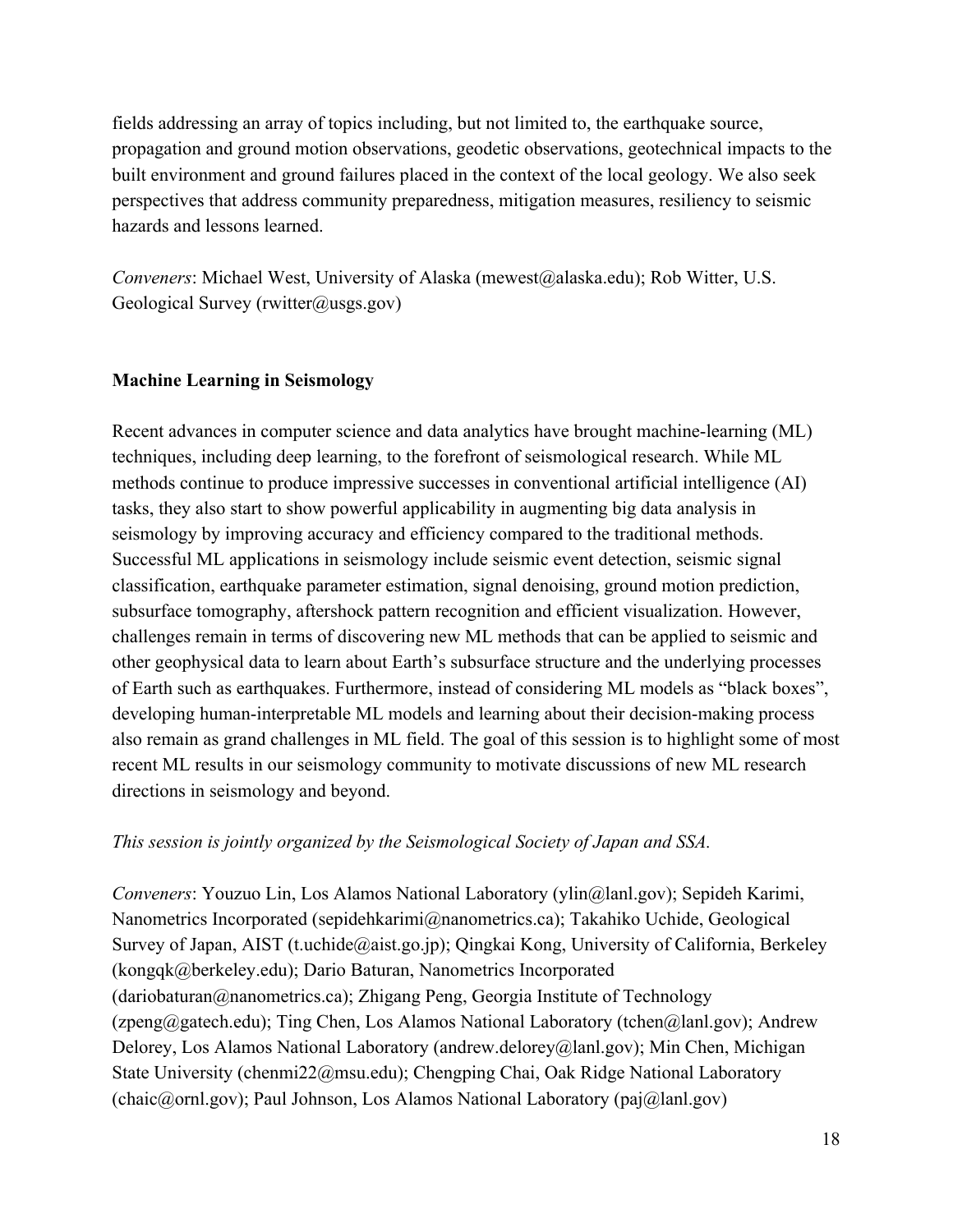# **Metamaterials, Resonances and Seismic Wave Mitigation, an Emerging Trend in Seismology**

The study of the interaction between waves propagating in a medium and its structure continues to be one of the most active research areas of wave physics and notably seismology. After the introduction of a new class of artificially engineered media called "metamaterials" in electromagnetism and acoustics, the idea that full control on wave propagation can be achieved through an appropriate design of the medium's microstructure is now widely accepted. In elasticity for instance, several laboratory experiments have shown how waves can be stopped, converted or amplified using resonant inclusions or periodic arrangement of heterogeneities. This evokes the compelling question whether metamaterial concepts can be scaled up and work for seismic waves at earthquakes frequencies.

Major research directions are emerging in this area including the development of barriers for seismic waves, the design of periodic frames for buildings and, at a larger scale, the study of city layouts that exploit building resonances and site-city interaction (SCI) to mitigate the propagating seismic field.

We invite theoretical, numerical and experimental contributions dealing with metamaterials, site-city interaction and wave control applications, including ground borne vibrations, to the field of geophysics and seismic engineering.

*Conveners*: Andrea Colombi, ETH Zürich (andree.colombi@gmail.com); Philippe Gueguen, UGA, ISTerre (philippe.gueguen@univ-grenoble-alpes.fr); Antonio Palermo, Caltech (palerman@caltech.edu)

#### **Methods for Site Response Estimation**

Assessing the influence of soil and rock properties on the strength of earthquake ground shaking is an area of active research because of the importance of such "site effects" to realistically quantify potential seismic risk to infrastructure. The hazards community is moving beyond simple measurements of Vs30 (average shear-wave velocity in the upper 30 m) to measuring, modeling and predicting more accurate site response. These approaches include inverting various datasets for shear wave velocities at a range of depths, identifying hard boundaries that influence site response and also developing methods for direct measurement of site response through, such as spectral ratios using earthquake or ambient noise signals. In this session we invite abstracts on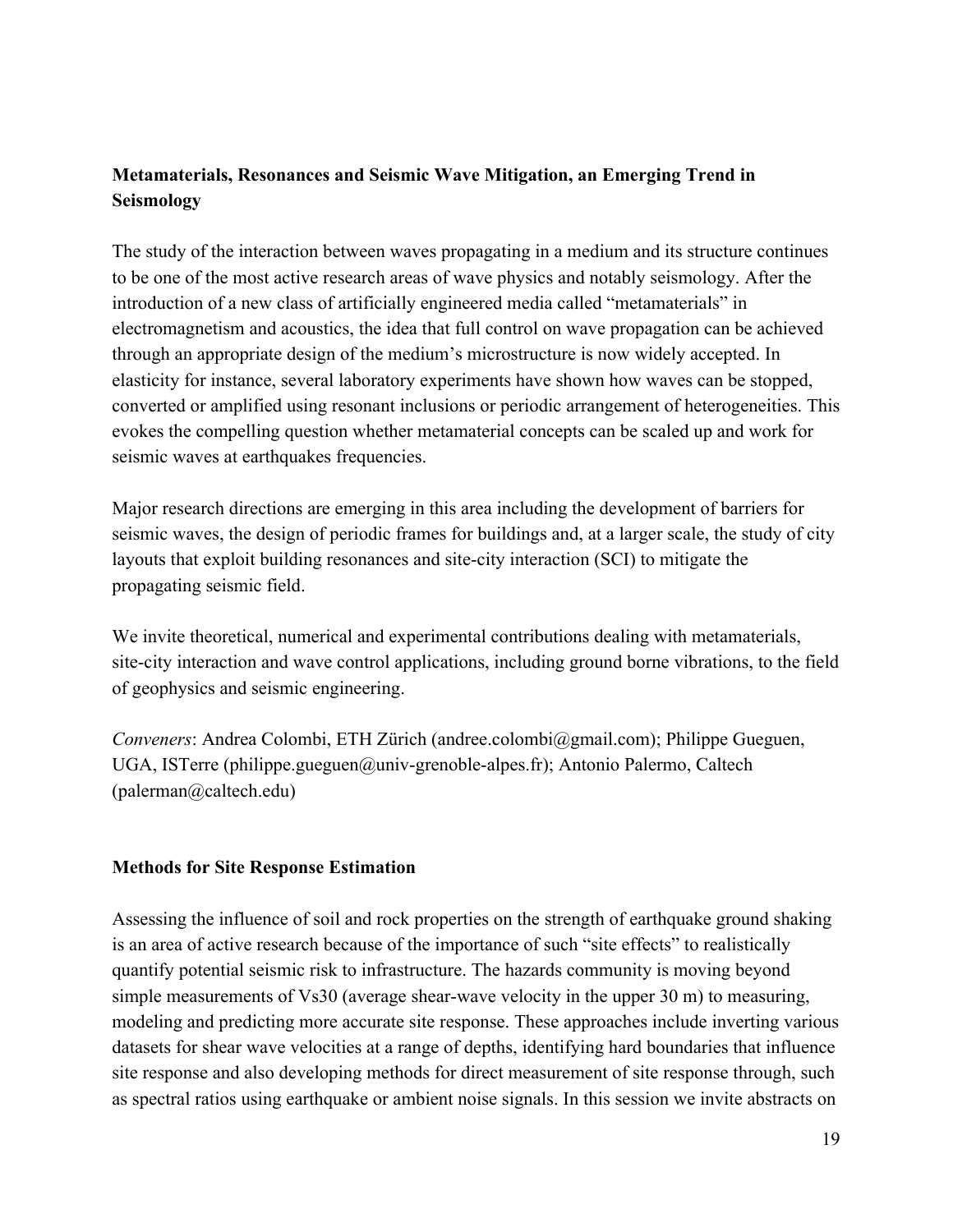innovative methods for site response characterization, data collection approaches needed for such characterizations, as well as case studies showing the application of these methods.

*Conveners*: Thomas Pratt, U.S. Geological Survey (tpratt@usgs.gov); Lisa Schleicher, Defense Nuclear Facilities Safety Board (lisasschleicher@gmail.com); Lee Liberty, Boise State University (lliberty@boisestate.edu)

#### **Modeling and Understanding of High-frequency Ground Motion**

Seismic wave attenuation is an important topic for both seismology and engineering, as it enters in the prediction of ground motions, site response analyses and the assessment of seismic hazards. In this session, we would like to bring in studies focusing on high-frequency ground motion and its attenuation, as this may have significant impact on the site response and engineering design. As physics-based broadband simulations can reach unprecedented high frequencies, such studies can be of help in understanding ground motion at high frequencies crucial to the seismic response of certain structures, especially for critical facilities.

This session aims at collecting contributions as to how physics-based and empirical modeling handle high-frequency ground motion. We welcome simulation studies that may shed light on the nature of high-frequency attenuation of ground motion, in particular considering also a proper statistical treatment of the uncertainties associated with data collected in the field, the laboratory and through analysis of ground motion records. Topics of interest include crustal attenuation studies, fmax, kappa, spectral analysis studies (stress drop and Q), potential trade-offs between kappa and source, path and site effects, rock and site characterization studies, as well as contributions on the quantification and interpretation of scattering and intrinsic attenuation. Further contributions that help quantify uncertainties in high-frequency attenuation and corresponding ground motion models are also particularly welcome.

*Conveners*: Marco Pilz, GFZ Potsdam (pilz@gfz-potsdam.de); Ashly Cabas, Virginia Polytechnic Institute and State University (amcabasm@ncsu.edu); Olga Ktenidou, National Observatory of Athens (olga.ktenidou@noa.gr)

# **New Approaches to Geophysical Research Using Dense Mixed Sensor and Broadband Seismology Arrays**

Researchers are deploying complementary geophysical instruments such as high and low gain seismic velocity sensors, accelerometers, infrasound, GNSS, MT in dense and sparse arrays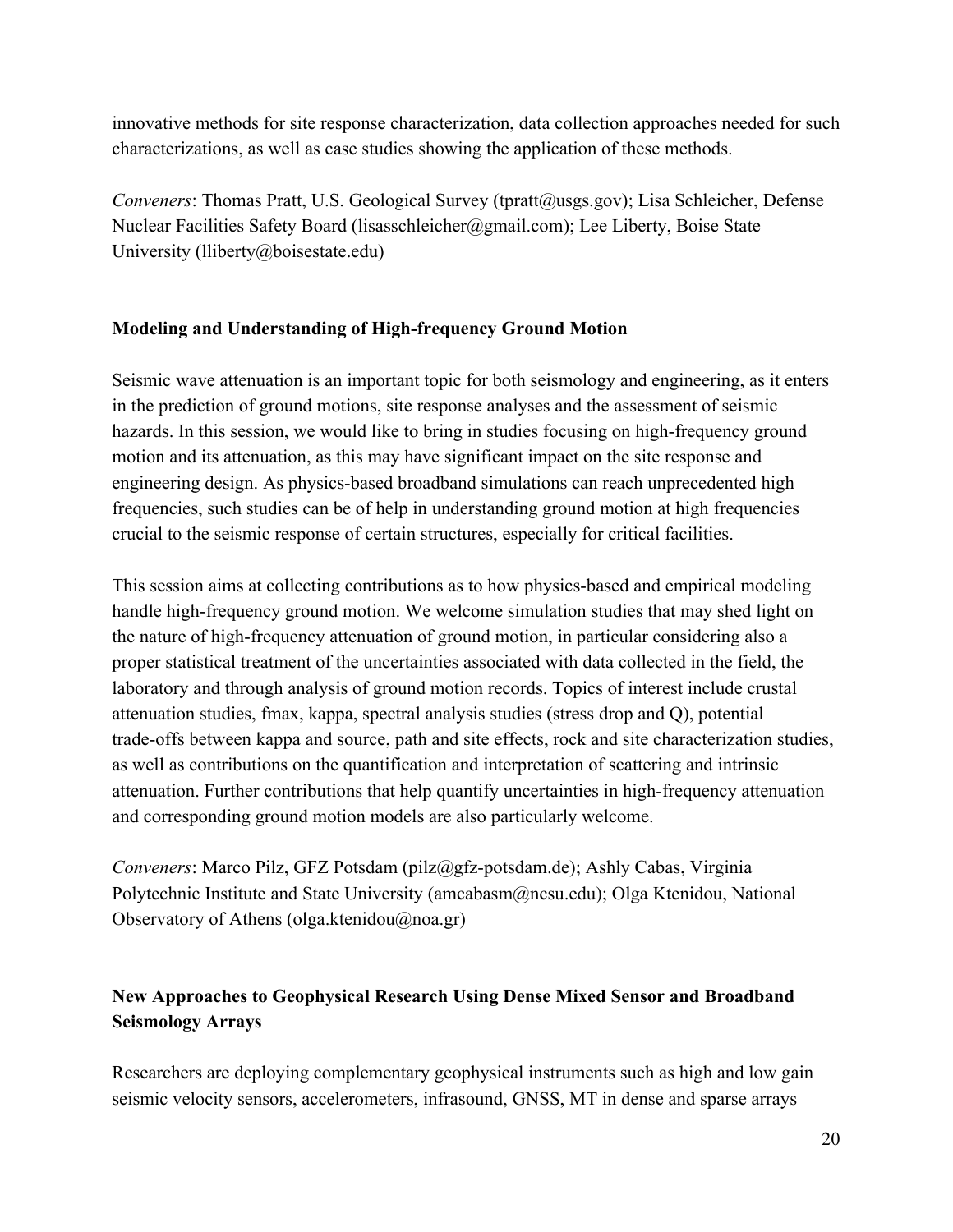along with broadband seismic sensors. Some of these techniques require longer-term deployments than others and contributors are encourage to discuss these constraints and tradeoffs when considering these types of combined instrument observations.

We would encourage session contributors to present their research, motivation and innovative approaches to geophysical studies using mixed sensor deployment techniques for Earth and climate sciences observations including: broadband and geophone velocity sensors, accelerometers, GNSS, tilt, pressure and infrasound, magnetotelluric instruments. Presentations may describe the results, challenges and discoveries of the multidisciplinary approach to geophysical studies.

*Conveners*: Tim Parker, Nanometrics Incorporated (timparker@nanometrics.ca); Ninfa Bennington, University of Wisconsin–Madison (ninfa@geology.wisc.edu); Bruce Townsend, Nanometrics Incorporated (brucetownsend@nanometrics.ca)

#### **New Frontiers in Global Seismic Monitoring and Earthquake Research**

Driven by the societal expectation for timely, accurate information, the past decade has seen dramatic improvements as a result of increased computational efficiency, seismic data coverage and improved communication technology. While aspects of earthquake research have taken advantage of this evolution, the adoption of improvements in earthquake monitoring has not been fully leveraged. In real-time monitoring, earthquakes are characterized in a vacuum, without leveraging knowledge of past events. New data types may help characterize earthquakes more quickly and accurately. New opportunities exist for rapidly communicating information. With these advances, global seismic monitoring can improve the quality and timeliness of information shared with the public.

A U.S. Geological Survey Powell Center Working Group explored these issues at a recent meeting, attempting to prioritize future opportunities in earthquake monitoring and research. Areas of focus identified by the group included improved agency communication during earthquake response; leveraging insights from the nuclear monitoring community in processing array data for earthquake detection and association; use of machine learning techniques to improve the reliability of source characterization; compressing the timeline of rapid source characterization; and improving our use of social media and crowd-sourced data. We solicit contributions that further explore these and related issues. We seek to more clearly identify priorities of future monitoring efforts, what new technologies can improve the speed and accuracy of monitoring and how to improve communication and coordination between groups involved in earthquake response and research.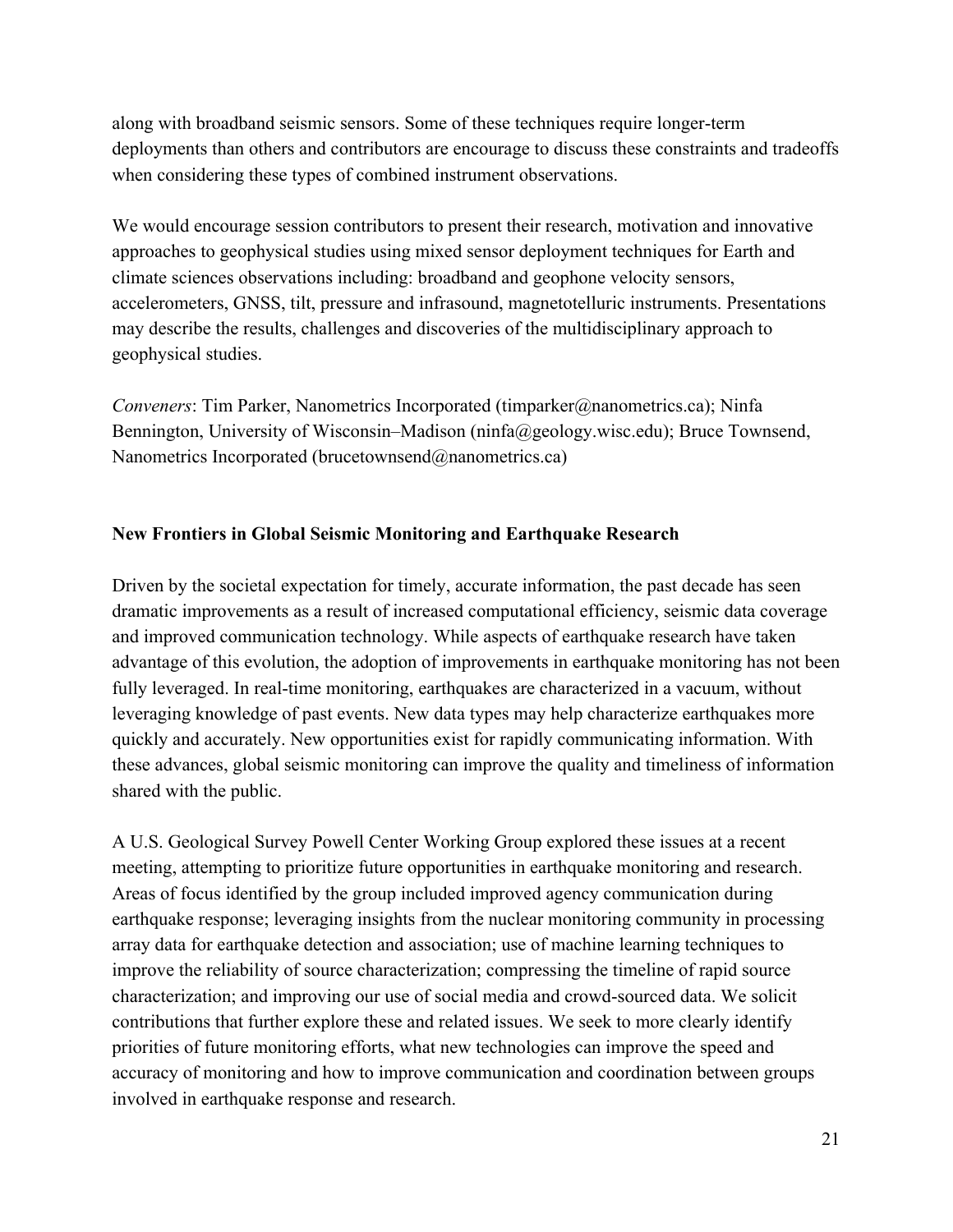*Conveners*: Gavin P. Hayes, U.S. Geological Survey (ghayes@usgs.gov); Paul S. Earle, U.S. Geological Survey (pearle@usgs.gov); Kristine Pankow, University of Utah (pankow@seis.utah.edu); Alberto Michelini, Istituto Nazionale Geofisica e Vulcanologia  $(alberto.michelini@ingv.it)$ 

# **Next Generation Earthquake Early Warning Systems: Advances, Innovations and Applications**

Recent scientific advances in real-time data processing, source characterization and ground motion prediction shape the future of earthquake early warning (EEW) systems. Machine-learning based techniques take conventional event detection algorithms to the next level by successfully identifying concurrent seismic radiations from multiple sources and reducing the number of false triggers. Integration of real-time seismic and GPS data reduce uncertainties on source characterization by providing additional insights on event magnitude, fault slip and rupture geometry. Ground-motion algorithms that make use of real-time observed amplitudes, regional wave propagation attributes and frequency-dependent site amplification allow for the reliable prediction of shaking intensities. Incorporation of building/facility inventory and associated vulnerabilities allows prediction of where damage potential is high for rapid aftermath response.

This session seeks contributions from the latest advances in the field of earthquake early warning, including (but not limited to):

- real-time earthquake location, rupture and ground motion characterization techniques/algorithms;
- insights gleaned from multi-disciplinary real-time data sets;
- challenges related to complex ruptures and concurrent events;
- characterization of prediction uncertainties and risk-oriented probabilistic early warnings;
- tsunami potential and early warning at local and global scales;
- case studies, testing and performance evaluation of existing systems;
- near real-time of damage predictions for post-disaster management.

## *This session is jointly organized by the Seismological Society of Japan and SSA.*

*Conveners*: Angela I. Chung, Berkeley Seismology Lab (aichung@berkeley.edu); Emrah Yenier, Nanometrics Incorporated (emrahyenier@nanometrics.ca); Men-Andrin Meier, Caltech (mmeier@caltech.edu); Mark Novakovic, Nanometrics Incorporated (marknovakovic@nanometrics.ca); Mitsuyuki Hoshiba, Japan Meteorological Agency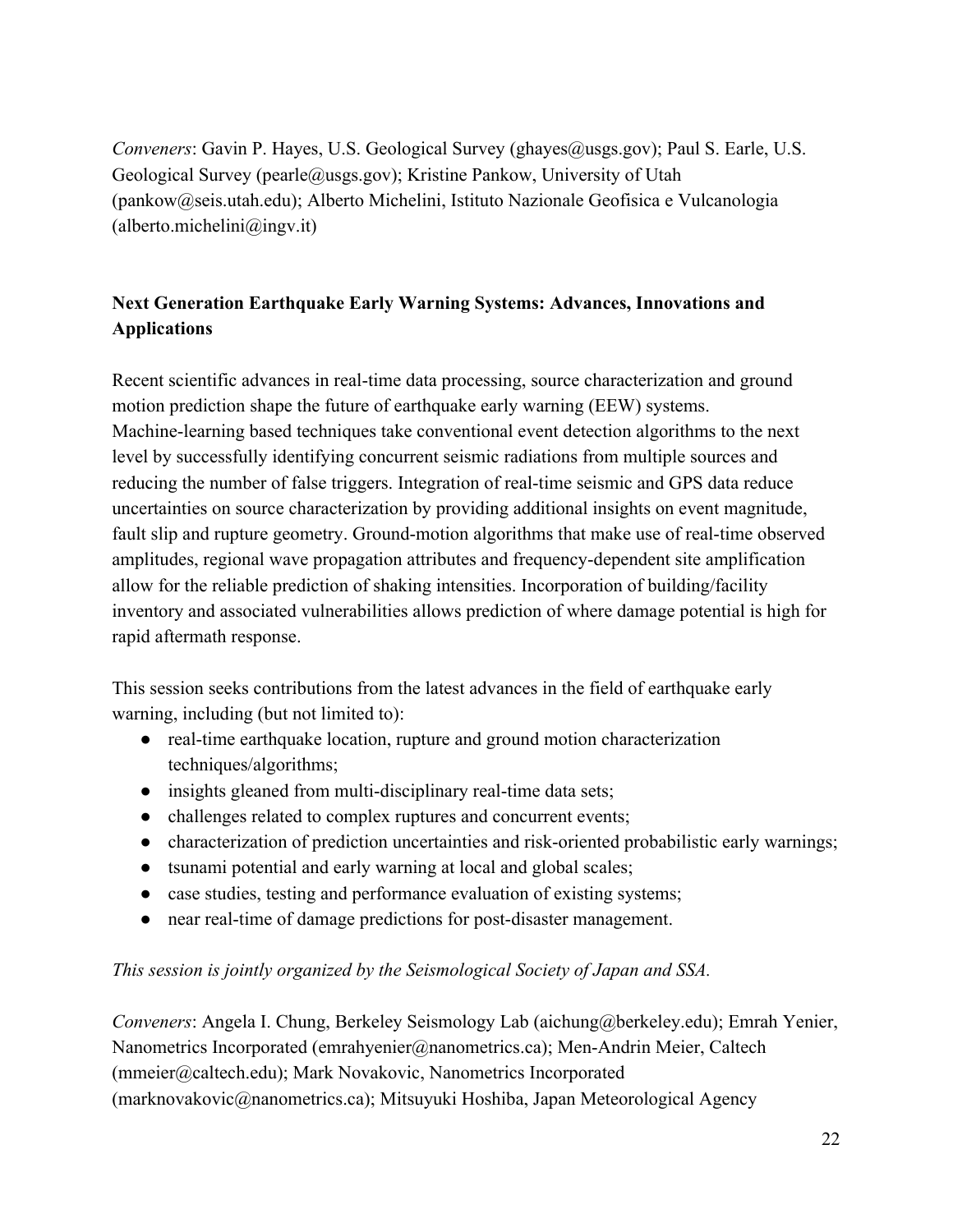(mhoshiba@mri-jma.go.jp); Yuki Kodera, Japan Meteorological Agency (y\_kodera@mri-jma.go.jp)

#### **Next Generation Seismic Detection**

A range of new technologies are revolutionizing how we can detect and characterize seismic events. These include the use of new types of sensors to record motion, as well as new algorithms to process the geophysical data that they generate. Real-time processing of geodetic data is now the norm as the number of GNSS receivers streaming continuous data is steadily increasing. Tens of millions of smartphones equipped with both GNSS and accelerometer sensors have been deployed throughout the western US, while hundreds of millions exist throughout tectonically regions globally, and these are increasingly being harnessed in myriad new ways through crowd-sourcing. Seismic detection by voice- and shaking-activated Internet of Things offer to push sensor density far higher still. Machine learning algorithms are being applied to a wide variety of geophysical data and are improving our capability to detect events of interest. We invite contributions from researchers developing new and innovative ways to detect and characterize seismic events.

*Conveners*: Timothy Melbourne, Pacific Northwest Geodetic Array/Central Washington University (tim@geology.cwu.edu); Richard Allen, Berkeley Seismological Laboratory (rallen@berkeley.edu); Gavin P. Hayes, National Earthquake Information Center/U.S. Geological Survey (ghayes@usgs.gov); Raymond J. Willemann, Air Force Research Laboratory (raywillemann@gmail.com); G. Eli Baker, Air Force Research Laboratory (glenn.baker.3@us.af.mil)

#### **Non-traditional Application of Seismo-acoustics for Non-traditional Monitoring**

Seismo-acoustic measurements have been shown to be sensitive for detecting, locating and characterizing natural environmental phenomena, animal communications and military activities. There are however other phenomena and activities producing seismo-acoustic signals. For example, the operation of industrial facilities generates mechanical energy that potentially propagates into the air as acoustic and infrasonic waves and/or into the solid earth as seismic waves. The types and intensity of vibrational signals recorded at the sensors vary according to the specifics of the machinery and their relative location with respect to the sensors. Innovative analyses techniques can extract useful information from these signals and help us monitor the machinery or related activities. We welcome submissions on collection and application of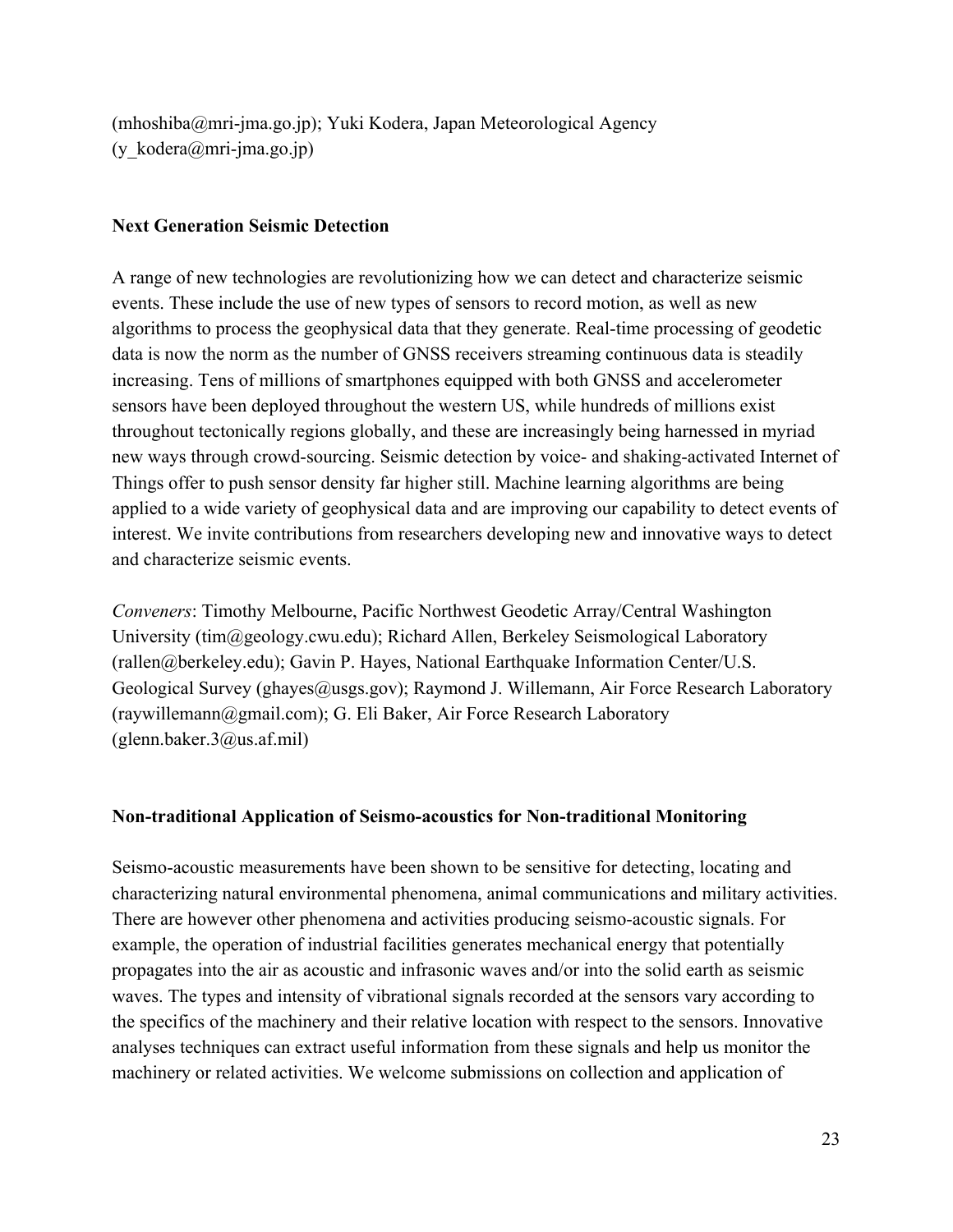seismo-acoustic data and techniques that shed light on non-traditional monitoring of facilities and activities.

*Conveners*: Monica Maceira, Oak Ridge National Laboratory (maceiram@ornl.gov); Chengping Chai, Oak Ridge National Laboratory (chaic@ornl.gov); Omar Marcillo, Los Alamos National Laboratory (omarcillo@lanl.gov)

# **Numerical Modeling of Earthquake Ground Motion, Seismic Noise, Rupture Dynamics and Seismic Wave Propagation**

Continuous development of numerical modeling methodology in seismology is driven by emerging requirements in the observational seismology, advances in the mathematical sciences, evolution of computer architectures and programming models, adaptation of methods originating in other scientific fields, as well as by practical applications including site-specific seismic hazard assessment. This session is a forum for presenting advances in numerical methodology, whether the principal context is observational, mathematical/numerical, computational or application.

We invite contributions focused on development, verification and validation of numerical-modeling methods and methodologically important applications especially to earthquake ground motion, seismic noise and rupture dynamics, including applications from field of induced seismicity with particular focus on multi-physics aspects. Examples may include combining fluid migration and stress transfer in porous media with rupture dynamics and wave propagation in poro-elastic media and full seismic cycle simulations. We encourage contributions on the analysis of methods, fast algorithms, high-performance implementations, large-scale simulations, non-linear behavior, multi-scale problems and confrontation of methods with data.

*Conveners*: Peter Moczo, Comenius University in Bratislava (moczo@fmph.uniba.sk); Steven M. Day, San Diego State University (sday@sdsu.edu); Jozef Kristek, Comenius University in Bratislava (kristek@fmph.uniba.sk)

#### **Observations of Volcanism in the Three Spheres: Land, Air and Sea**

Volcanoes are naturally situated at the intersection of the solid Earth with the air and/or sea. As a result, we can probe the volcanic system using a diverse range of observable waves: seismic, infrasonic and hydroacoustic. While these waves can undergo conversions and move between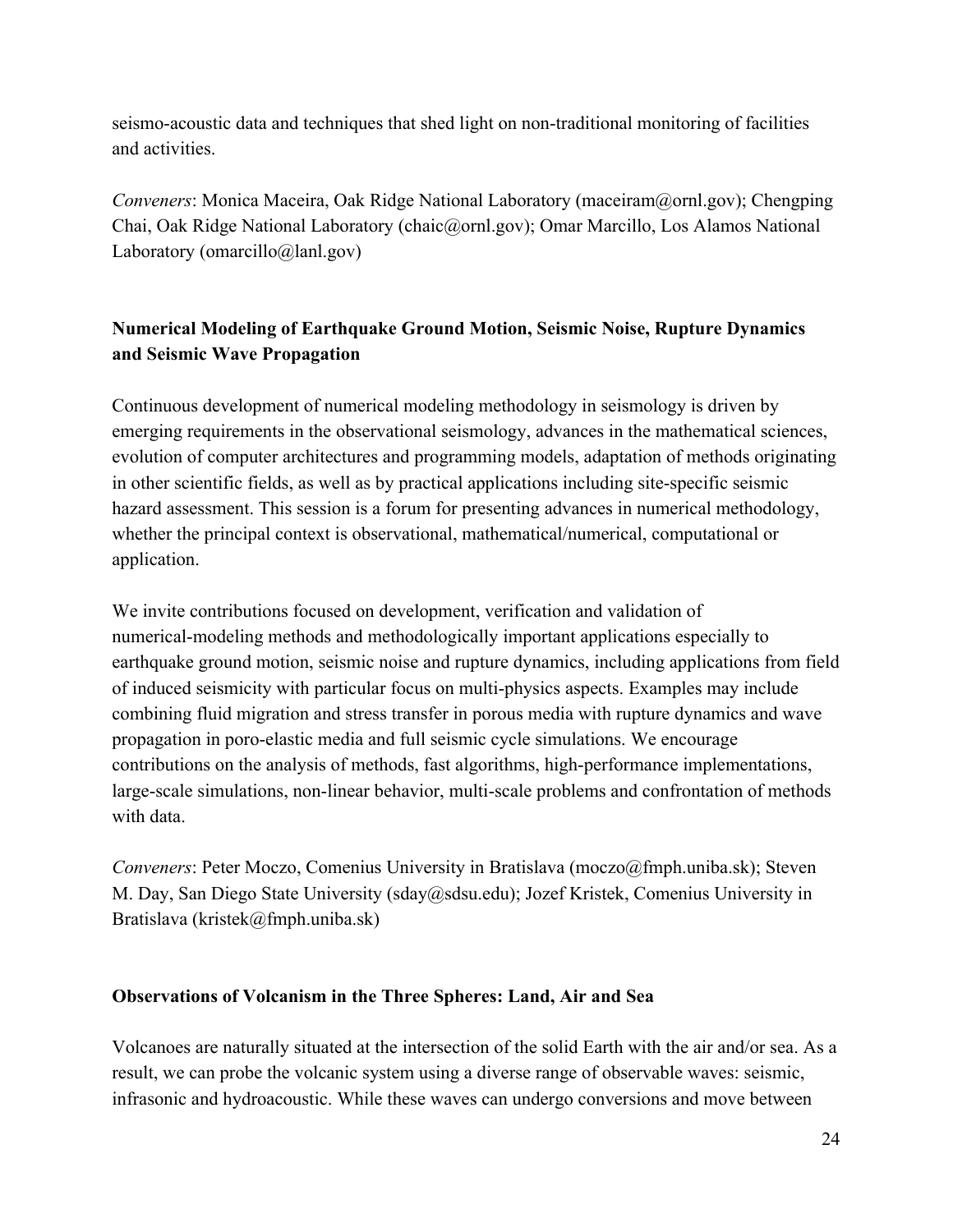spheres, information is typically lost in the conversion process and is best analyzed in the sphere where the source originates. Thus, observations in the different spheres may be necessary to fully characterize and understand volcanic activity.

Recent advances have been made using combinations of these observables in complementary ways to improve our understanding of volcanoes in eruption and repose. Monitoring networks are increasingly using infrasound to detect explosions, lahars and other subaerial activity. Underwater cabled networks, such as that at Axial Seamount and other instrumentation are opening new possibilities for monitoring and studying submarine volcanism. Additionally, new seismic technologies, such as large-N arrays, are allowing for more thorough seismic studies. New or improved methods—such as machine learning techniques—for processing, analyzing and combining the variety of data collected from volcanoes are also needed to improve our understanding of volcanism. In this session, we encourage interdisciplinary studies but also welcome new studies that showcase the diversity of advances in volcano seismology within a single sphere. Topics may include scientific studies as well as work focusing on techniques and instrumentation.

*Conveners*: Alicia J. Hotovec-Ellis, U.S. Geological Survey (ahotovec@gmail.com); Gabrielle Tepp, U.S. Geological Survey (gtepp@usgs.gov); Jackie Caplan-Auerbach, Western Washington University (jackie.caplan-auerbach@wwu.edu); Mel Rodgers, University of South Florida (melrodgers@usf.edu)

# **Offshore Subduction Zone Structure and Seismicity Along Pacific Northwest: From the Gorda Plate to the Queen Charlotte Fault**

The Cascadia subduction zone extends along the Pacific Northwest from Cape Mendocino in the south to northern Vancouver Island in the north. However, convergence continues farther north beneath Haida Gwaii along the Queen Charlotte Fault, where the Pacific and North America plates meet. Across this entire area, several oceanic plates (Explorer, Juan de Fuca, Gorda, Pacific) and one continental plate (North America) interact forming a myriad of structures and a complex stress regime, with most of the important tectonic boundaries and associated seismicity located offshore. In this session we invite contributions that focus on investigating the offshore structure and convergent tectonics along the Cascadia subduction zone and the Queen Charlotte Fault using marine geophysical data, especially those that are centered on or include active and/or passive source seismic studies. We also welcome contributions that use other observational or modeling techniques to characterize stress or deformation along the margin and those that that summarize past, present and future offshore instrument deployments along the Pacific Northwest.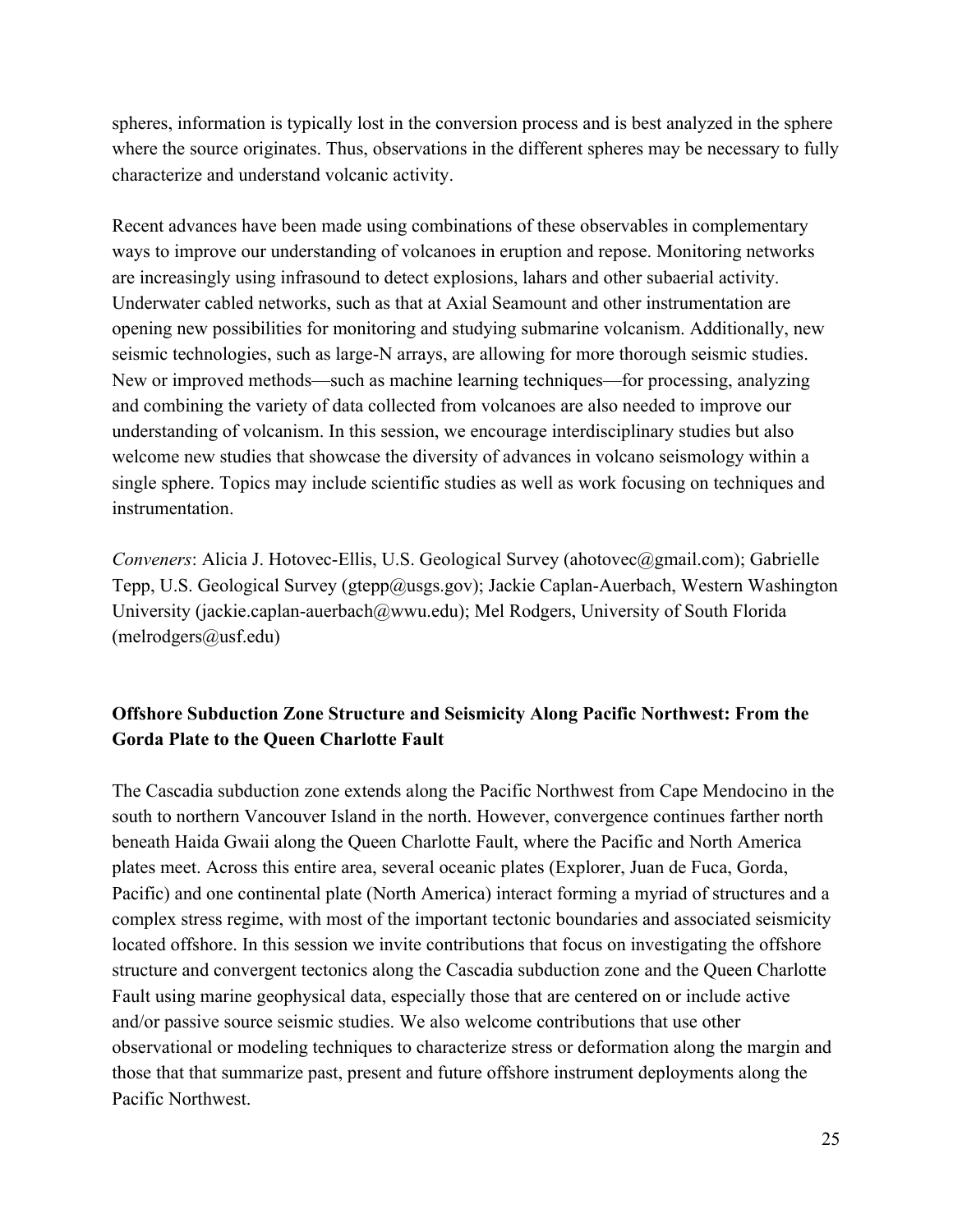*Conveners*: Pascal Audet, University of Ottawa (pascal.audet@uottawa.ca); Mladen Nedimovic, Dalhousie University (mladen@dal.ca); Emily C. Roland, University of Washington (eroland@uw.edu); Shuoshuo Han, University of Texas Institute for Geophysics (han@ig.utexas.edu); Suzanne Carbotte, Lamont-Doherty Earth Observatory of Columbia University (carbotte@ldeo.columbia.edu)

#### **Photonic and Non-inertial Seismology**

Emerging photonic and non-inertial seismic measurements of ground motion that use laser interferometery or a networked array of stationary receivers (e.g., GNSS) instead of a classical "mass-on-a-spring" are expanding our capacity to observe the structure and dynamics of Earth systems. These photonic and non-inertial tools include fiber-optic and distributed fiber-optic strain sensors (e.g., interferometers, Bragg grating methods, DAS) and ring-laser rotational sensors. There are key theoretical and practical differences (advantages and disadvantages) between inertial and non-inertial sensors, which are the present focus of many seismological and computational science research groups worldwide. These include measurement of strain and rotation, perhaps in addition to particle velocity, and the ability to record terabytes of Large-N seismic data with meter-scale sensor spacing. Also, seismogeodetic techniques such as GNSS precise point positioning increases the dynamic range and accuracy of (particularly large) ground displacements and strain. Because non-inertial data often contain information on displacement gradients of a seismic wavefield (i.e., strain), there is a need to develop a fundamental theoretical framework to cope with this new data type. Moreover, the diverse advantages of non-inertial seismology make way for new data analysis methods, or the adaptation of existing methods to this new data type, with the potential to make novel observations of the planet. This session aims to crosscut the emerging space of photonic and other non-inertial seismological methods with contributions on sensor design, technical instrumentation aspects and current roadblocks, inertial/non-inertial comparisons, case studies involving theoretical and real datasets and applications ranging from basic science to engineering/monitoring.

*Conveners*: Nathaniel J. Lindsey, University of California, Berkeley (natelindsey@berkeley.edu); Patrick Paitz, ETH Zurich (patrick.paitz@erdw.ethz.ch); Paul Bodin, University of Washington (bodin@uw.edu); Jamie Steidl, University of California, Santa Barbara (steidl@eri.ucsb.edu); Eileen Martin, Virginia Tech (eileenrmartin@vt.edu); Zefeng Li,  $Caltech (zefengli@gps.caltech.edu)$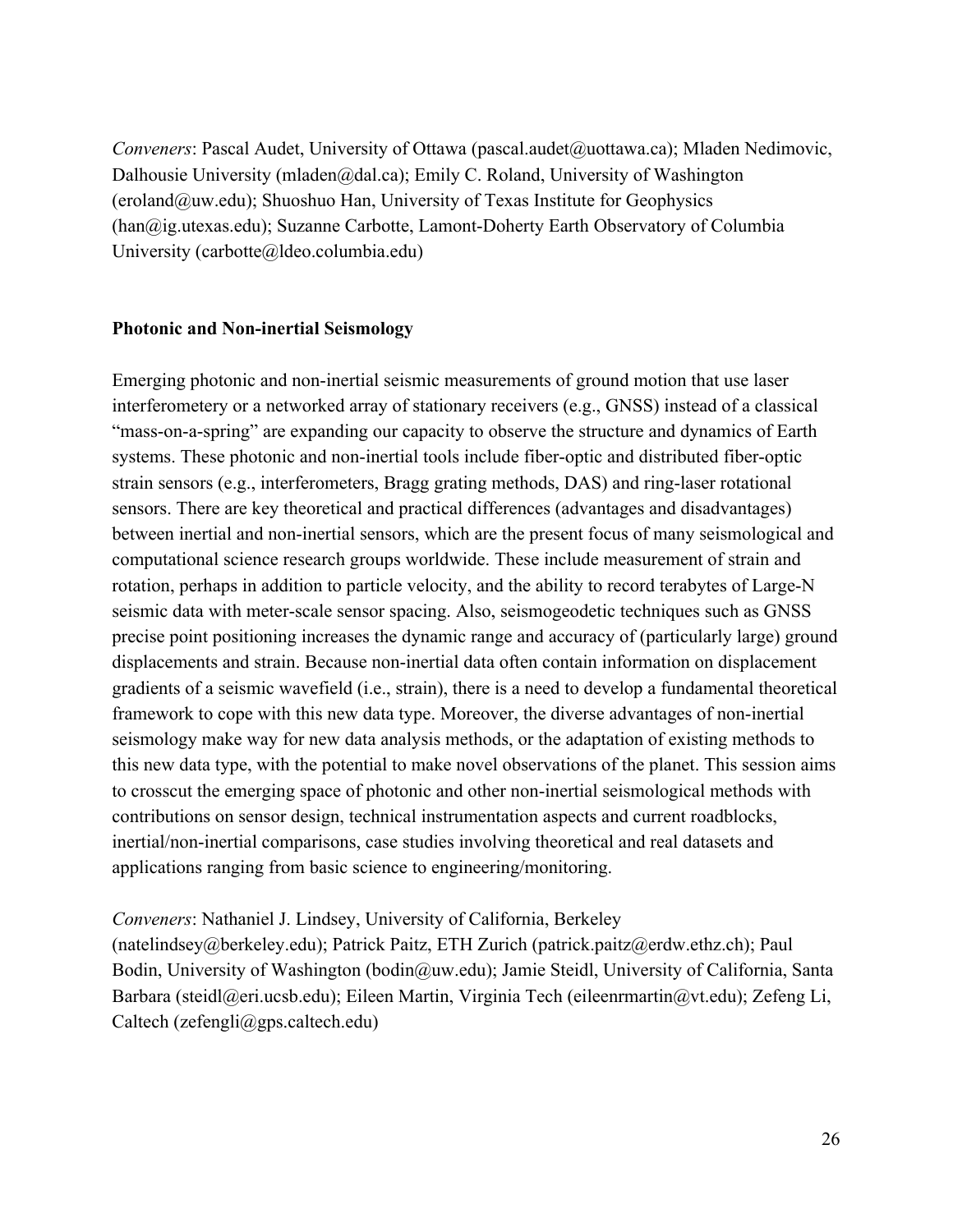# **Problem Unsolved: Knowledge Gaps at the Intersection of Earthquake Engineering Practice and Research**

Earthquake engineering is a perpetual balancing act between established methods and innovative techniques. Established best practices and existing code are backed by published research as well as engineering consensus, but for some cases may lead to unrealistic results. The engineer's desire to improve and optimize the design requires adoption of new practices and techniques that are actively being researched. These newer practices may expose deficiencies in scientific understanding of which the research community is unaware. Alternatively, the practitioner may not be aware of the full range of research on these techniques. The intent of this session is to promote a dialogue between the earthquake engineering research and practice communities, and to suggest possible directions for new research to fill in these gaps.

This session invites engineering practitioners and researchers to submit case studies that illustrate difficulties they have encountered in their practice, owing to gaps in scientific knowledge. The session also invites papers on recent research illuminating known gaps in understanding of earthquake engineering practice. Submissions highlighting any earthquake engineering problem are welcome, as are those in the area of risk analysis and mitigation for disaster resilience. Submissions in the areas of seismic risk/hazard analysis, ground response analysis, soil-structure interaction and liquefaction analysis are particularly encouraged.

*Conveners*: Youssef M. A. Hashash, University of Illinois Urbana-Champaign (hashash@illinois.edu); Shahriar Vahdani, Applied Geodynamics, Inc.  $(\text{shah}.\text{vahdani}(\hat{\omega})$ gmail.com); Brady Cox, University of Texas at Austin (brcox $(\hat{\omega})$ utexas.edu); Albert Kottke, Pacific Gas and Electric Company (albert.kottke@gmail.com); Recep Cakir, Senior Scientist, Geophysics and Seismology, Earthquake Hazard and Risk Analysis (cakir.recep@gmail.com); Bahareh Heidarzadeh, ENGEO Incorporated (bheidarzadeh@engeo.com); David P. Teague, ENGEO Incorporated (dteague@engeo.com); Gilead Wurman, ENGEO Incorporated (gwurman@engeo.com)

## **Recent Developments in High-rate Geodetic Techniques and Network Operations for Earthquake and Tsunami Early Warning and Rapid Post-earthquake Response**

Over the past decade, geodetic techniques have become invaluable to rapid evaluation of earthquake hazards, both in real-time and for post-earthquake response. Techniques have included, but are not limited to, high-rate GNSS, strainmeters, ocean bottom pressure sensors, gravimeters and collocated seismic/geodetic instrumentation. These instruments and techniques are particularly useful for extracting moment release and rupture extent for large subduction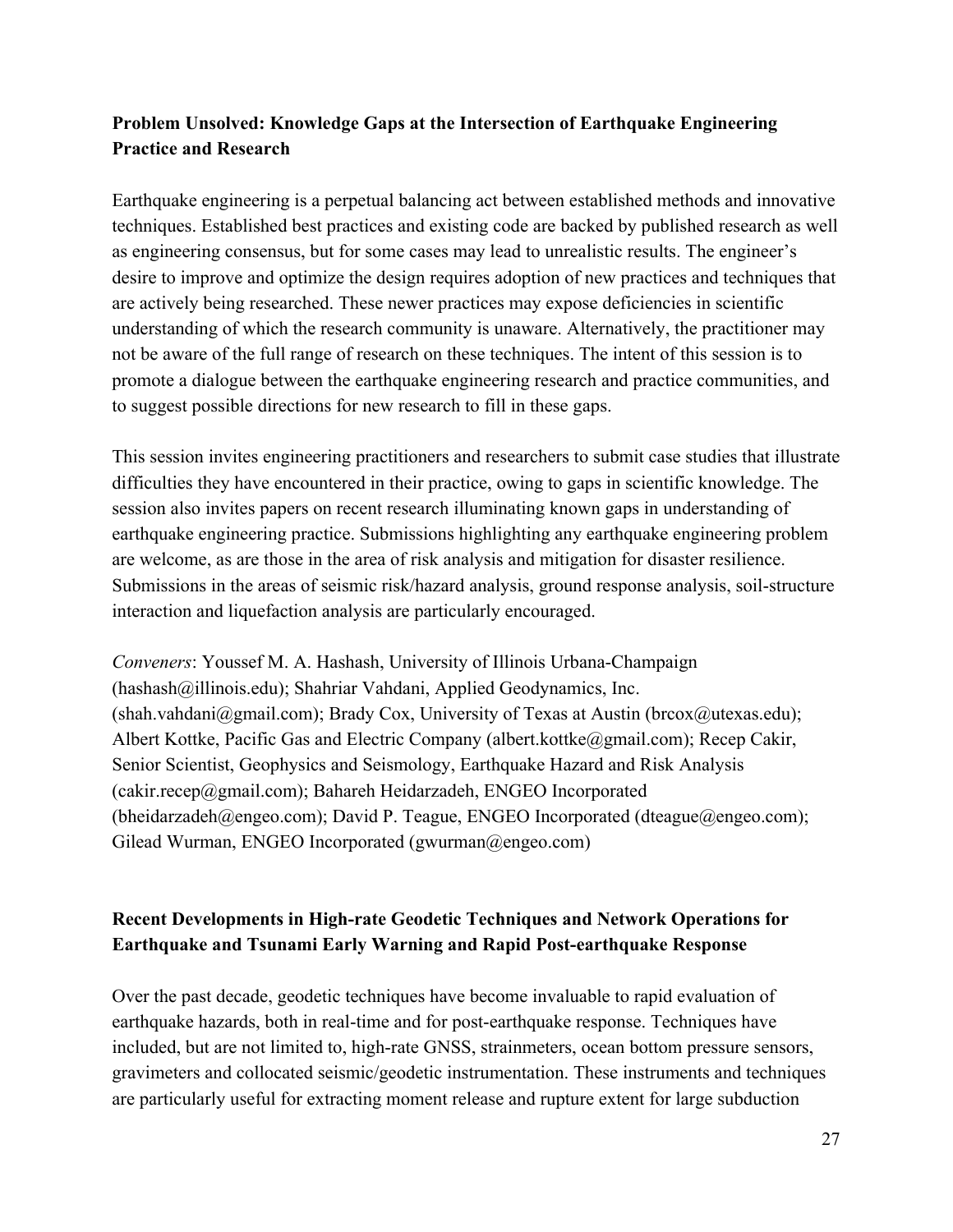earthquakes, although they have been shown to provide good source information for moderate sized events as well. Additionally, high-rate geodetic data and associated models can help improve ground motion characterization and prediction. This session seeks proposals that utilize geodetic instrumentation for the rapid modeling of earthquakes and tsunamis, both from the perspective of operational early warning and rapid post-earthquake response. We invite abstracts related to algorithm development, testing and validation of methodologies, machine-learning techniques to analyze GNSS data, analyses in combination with seismic data in real-time and more.

This session will also provide a venue for those involved in operating real-time GNSS networks to discuss current developments both in field operations and at data management centers. Building redundancy into critical data paths, efforts to lower latency and the upgrade of communications to meet the needs of systems being built for public-safety, methods for quantifying solution quality, as well seeking ways to integrate existing GNSS and seismic network infrastructure are topics of interest to this session. We also encourage presentations on the latest advances in the use of cloud architecture to manage the data and, the exploratory use of software such as Kafka and Elasticsearch at data operations centers.

*Conveners*: Brendan W. Crowell, University of Washington (crowellb@uw.edu); Kathleen M. Hodgkinson, UNAVCO (hodgkinson@unavco.org); Alberto Lopez, University of Puerto Rico at Mayagüez (alberto.lopez3@upr.edu); Benjamin A. Brooks, U.S. Geological Survey (bbrooks@usgs.gov); Joe Henton, Natural Resources Canada (joe.henton@canada.ca); Jeffrey J. McGuire, U.S. Geological Survey (jmcguire@usgs.gov); David J. Mencin, UNAVCO  $(d$ mencin $(a)$ unavco.org)

#### **Science Gateways and Computational Tools for Improving Earthquake Research**

Science gateways allow research communities to access shared data, software, computing services, instruments, educational materials and other resources. Advances in earthquake science are becoming increasingly tied to the ability to fuse and model multiple data types, requiring advances in computational infrastructure. Earthquake scientists must rely on computational laboratories to integrate disparate data sets and perform simulation experiments, particularly because earthquake processes span multiple spatial and temporal scales, ranging from microscopic, millisecond source physics to long-term, global tectonic scales. This session focuses on identifying best technologies and management strategies of science gateways for facilitating data access and science analysis through user interfaces, middleware and community networking capabilities. Abstracts discussing advances in computational infrastructure and data synthesis for enhancing earthquake science, including software, supercomputing, simulation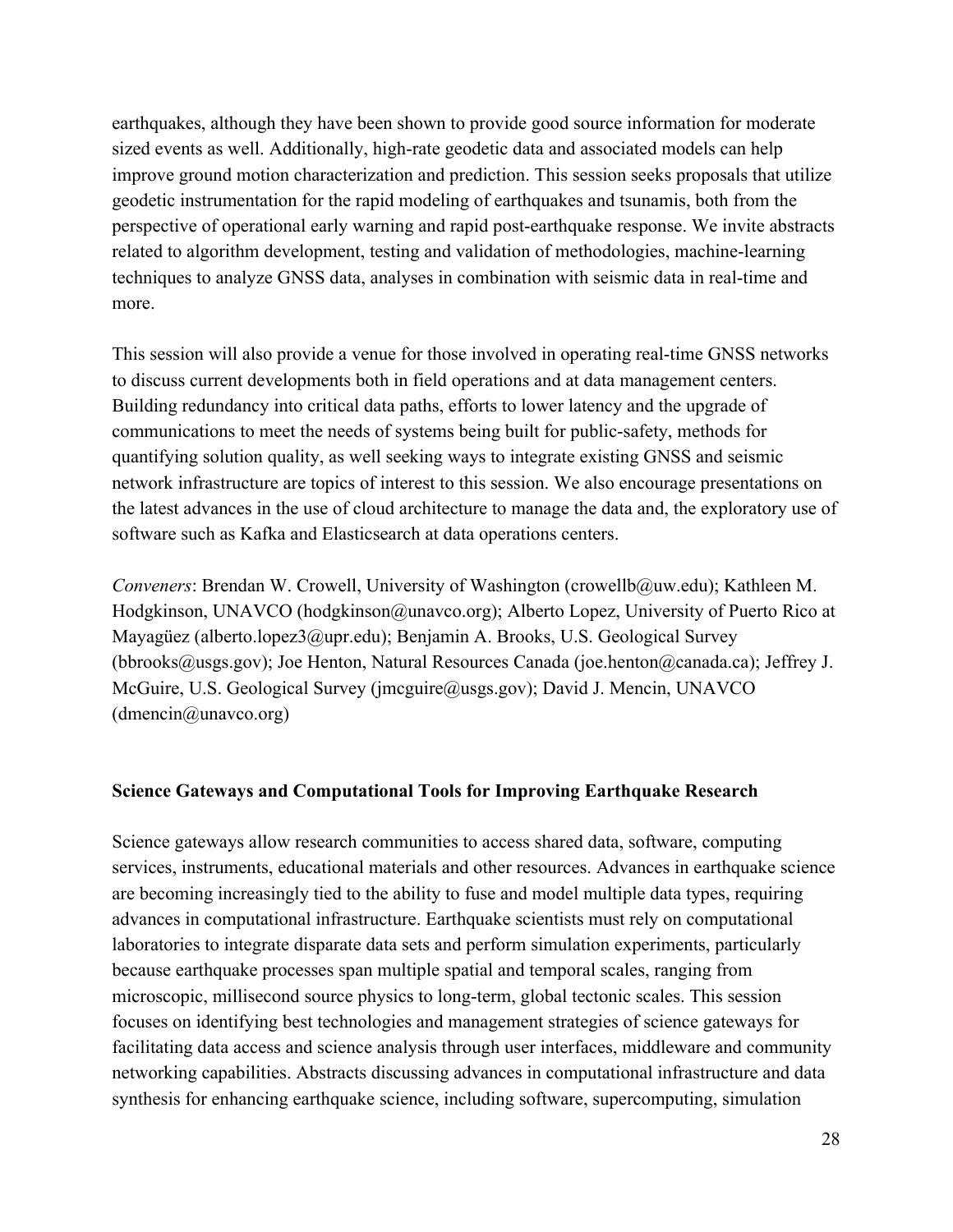models, sensor technology, heterogeneous data sets, cloud computing, management of huge data volumes and development of community standards are encouraged. Abstracts identifying management strategies and recommendations for analytics software to provide a feedback loop for making science gateways useful are also encouraged.

*Conveners*: Andrea Donnellan, Caltech (andrea@jpl.caltech.edu); Lisa Grant Ludwig, University of California, Irvine (Igrant@uci.edu); Philip J. Maechling, University of Southern California (maechlin@usc.edu)

#### **Science, Hazards and Planning in Subduction Zone Regions**

Subduction zones host the Earth's largest faults and many of its active volcanoes. Subduction systems also play a central role in the formation and accretion of continental crust and are responsible for recycling oceanic crust and volatiles into the mantle. This session explores the latest multidisciplinary scientific advances in subduction zones around the world, including their mechanics, structure, evolution and dynamics from the trench to the backarc. We welcome studies that explore such topics as seismicity, tremor and deformation transients, including the slip behavior of faults and tsunami genesis, as well as studies that explore the geologic signatures of these processes. Below the arc, studies may explore volatile and magma migration, mantle wedge dynamics and melt production in the lower crust.

The dynamic processes inherent to subduction zones also challenge society's prosperity given the potential for natural disasters with broad regional impacts. These natural disasters are often compound events, as in the case where large earthquakes can trigger both landslides and tsunamis. The successful mitigation of these natural hazards requires a thorough scientific understanding of the underlying processes. Therefore, we also welcome studies that explore the recurrence, probability, potential impacts and mitigation strategies of these natural hazards.

*Conveners*: David Schmidt, University of Washington (dasc@uw.edu); Lori Dengler, Humboldt State University (lori.dengler@humboldt.edu); Will Levandowski, TetraTech (will.levandowski@tetratech.com); Kathy Davenport, Oregon State University (davenpka@oregonstate.edu); Jamey Turner, TetraTech (jamey.turner@tetratech.com); Rick Wilson, California Geological Survey (rick.wilson@conservation.ca.gov); Brendan W. Crowell, University of Washington (crowellb@uw.edu)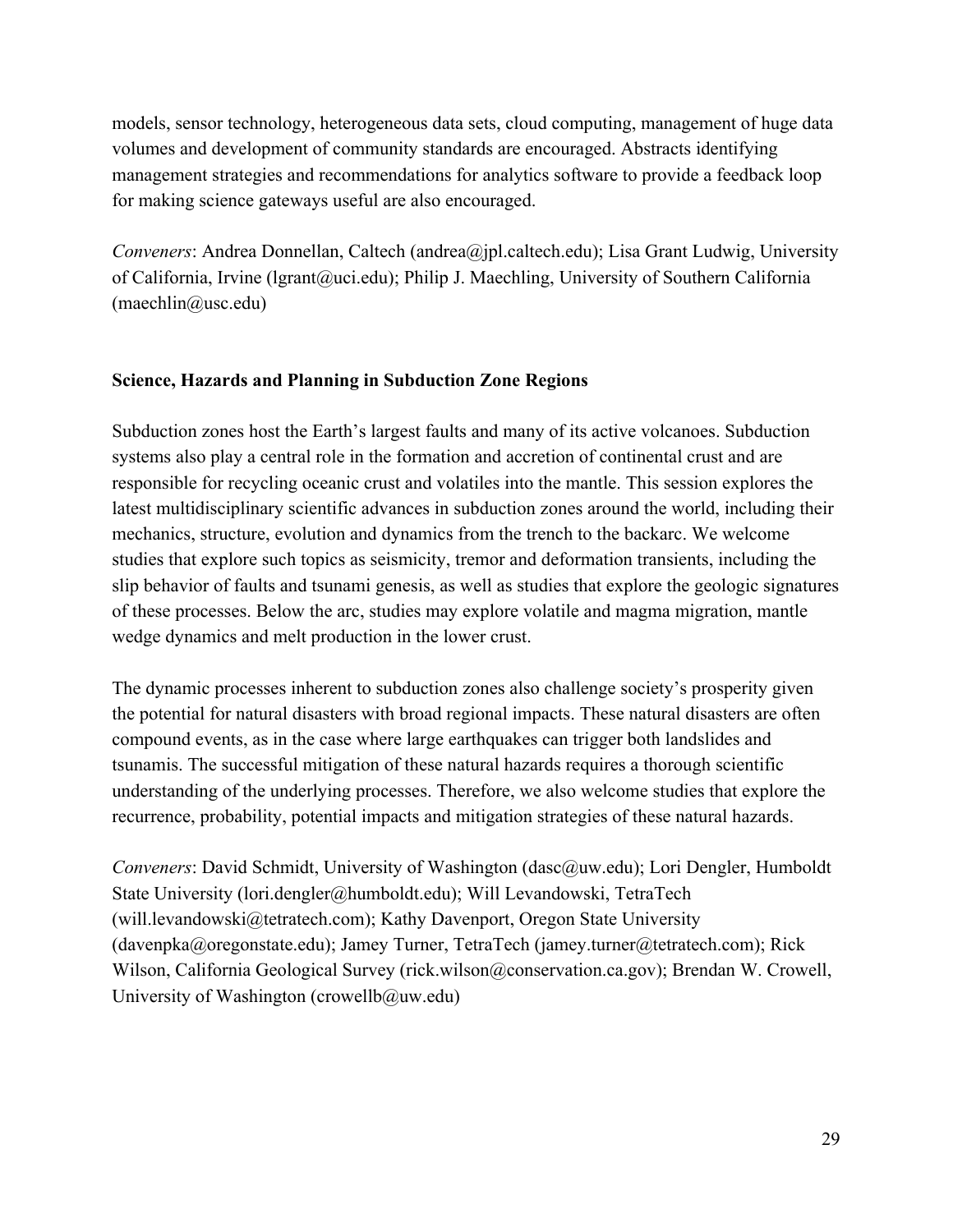#### **The Science of Slow Earthquakes from Multi-disciplinary Perspectives**

Recognition of slow earthquake phenomena originated in Cascadia and Japan. Since the discovery of slow earthquakes, their study has continued to advance rapidly. Discussion in this joint session with Seismological Society of Japan (SSJ) is proposed to advance understanding of the phenomena not only in these two zones, but in many subduction zones around the Pacific Ocean, as well as other tectonic settings. The proximity of slow slip phenomena in subduction zones to great megathrust earthquakes highlights the importance of this topic for seismic hazard.

The goal of the session is to bring together research on slow earthquake phenomena that uses a variety of tools from seismology, geodesy, numerical modeling and laboratory studies, for various tectonic settings and spatial and temporal scales.

#### *This session is jointly organized by the Seismological Society of Japan and SSA.*

*Conveners*: Kazushige Obara, University of Tokyo (obara@eri.u-tokyo.ac.jp); Kenneth C. Creager, University of Washington (kcc@uw.edu); Heidi Houston, University of Southern California (heidi.houston@gmail.com); Takanori Matsuzawa, NIED: National Research Institute for Earth Science and Disaster Resilience (tkmatsu@bosai.go.jp)

#### **Seismology BC(d)E: Seismology Before the Current (digital) Era**

We are in the early stages of the seismological digital era, and high-quality digital recordings of earthquakes are plentiful. But there is still much to learn from the early instrumental era with analog recordings on paper, film, or other media; from the pre-instrumental era with earthquake information through reported observations; and from pre-historic times through paleoseismological investigations. The digital era encompasses only a tiny fraction of recorded seismic history. The synthesis of information from the pre-digital eras, combined with modern analyses and modeling, presents new opportunities to learn and discover.

We invite presentations that highlight the finding, preserving and/or using of paleoseismological or historic observational data alone or in conjunction with modern data. Uses may include the exploration of key open questions concerning fault and earthquake processes, seismotectonics and seismic hazard; quantification of uncertainties in using historical and paleoseismological data. Presentations may highlight the use of seismic data to explore other phenomena such as slow slip events, ambient noise, storm surges, tectonic tremors, acoustic phases, induced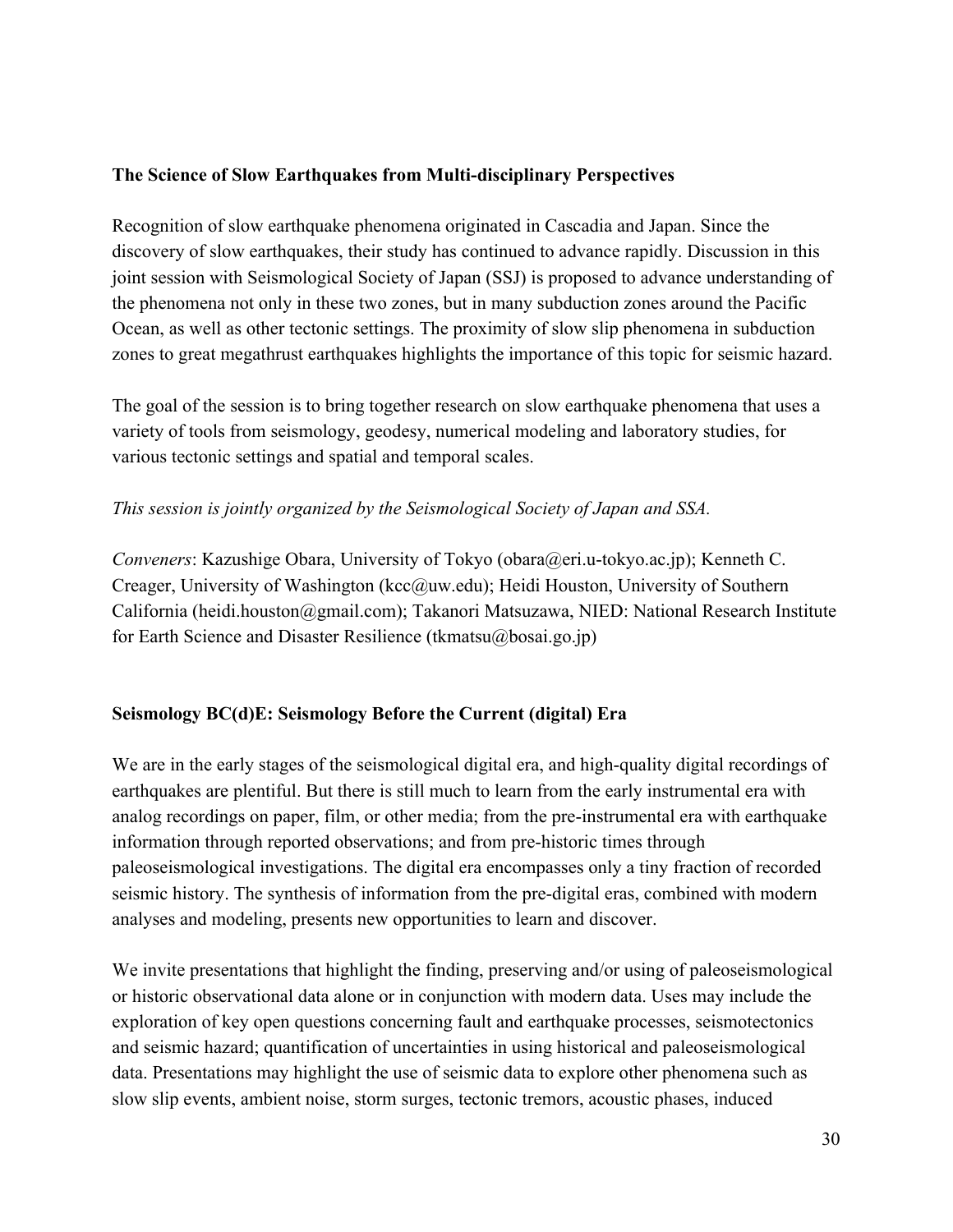seismicity, landslides, icequakes and avalanches, and describe recent efforts to develop durable and accessible archives of original sources and datasets. We will conclude the presentations with an open discussion of best practices and identification of actionable tasks to advance reuse of analog data and move preservation efforts forward.

*Conveners*: Susan E. Hough, U.S. Geological Survey (hough@usgs.gov); Lorraine Hwang, University of California, Davis (ljhwang@ucdavis.edu); Allison Bent, Natural Resources Canada (allison.bent@canada.ca); Maurice Lamontagne, Geological Survey of Canada (maurice.lamontagne@canada.ca); Emile Okal, Northwestern University (e-okal@northwestern.edu); Brian Young, Sandia National Laboratories (byoung@sandia.gov); Graziano Ferrari, Istituto Nazionale di Geofísica e Vulcanologia (graziano.ferrari@ingv.it)

## **State of Stress and Strain in the Crust and Implications for Fault Slip Based on Observational, Numerical and Experimental Analysis**

Understanding the stress and strain distributions in the crust and specifically near fault zones is essential towards refining knowledge on deformation processes, fault mechanics and earthquake source physics. This session focuses on (1) the estimation of the state of stress/strain and (2) the analysis of stress/strain distributions at different spatial and temporal scales by soliciting works based on theory, observational data, modeling and laboratory experiments. Contributions are encouraged but not limited to address the following questions: 1) How are stress and strain distributed in lab experiments and nature and how can we bridge the two environments? 2) What are insights from numerical simulations on stress state and to what extent can models help in interpreting observations such as earthquakes or slow slip events? 3) What can we extract from geodetic, geologic, borehole and seismic data regarding the state of stress at regional and local scales? 4) How can spatial stress/strain variations from long-term data compilations improve our knowledge of fault zone structure, earthquake mechanics, aseismic slip? 5) How can information on the state of stress/strain be used to improve seismic hazard assessments?

*Conveners*: Niloufar Abolfathian, University of Southern California (nabolfat@usc.edu); Patricia Martínez-Garzón, GFZ Research Center for Geosciences (patricia@gfz-potsdam.de); Thomas Goebel, University of California, Santa Cruz (tgoebel@ucsc.edu)

#### **Structural Seismology: From Crust to Core**

Seismic imaging of the Earth's inaccessible interior, spanning from the lower crust to the deepest inner core, has achieved better resolution and accuracy due to improvements in data coverage,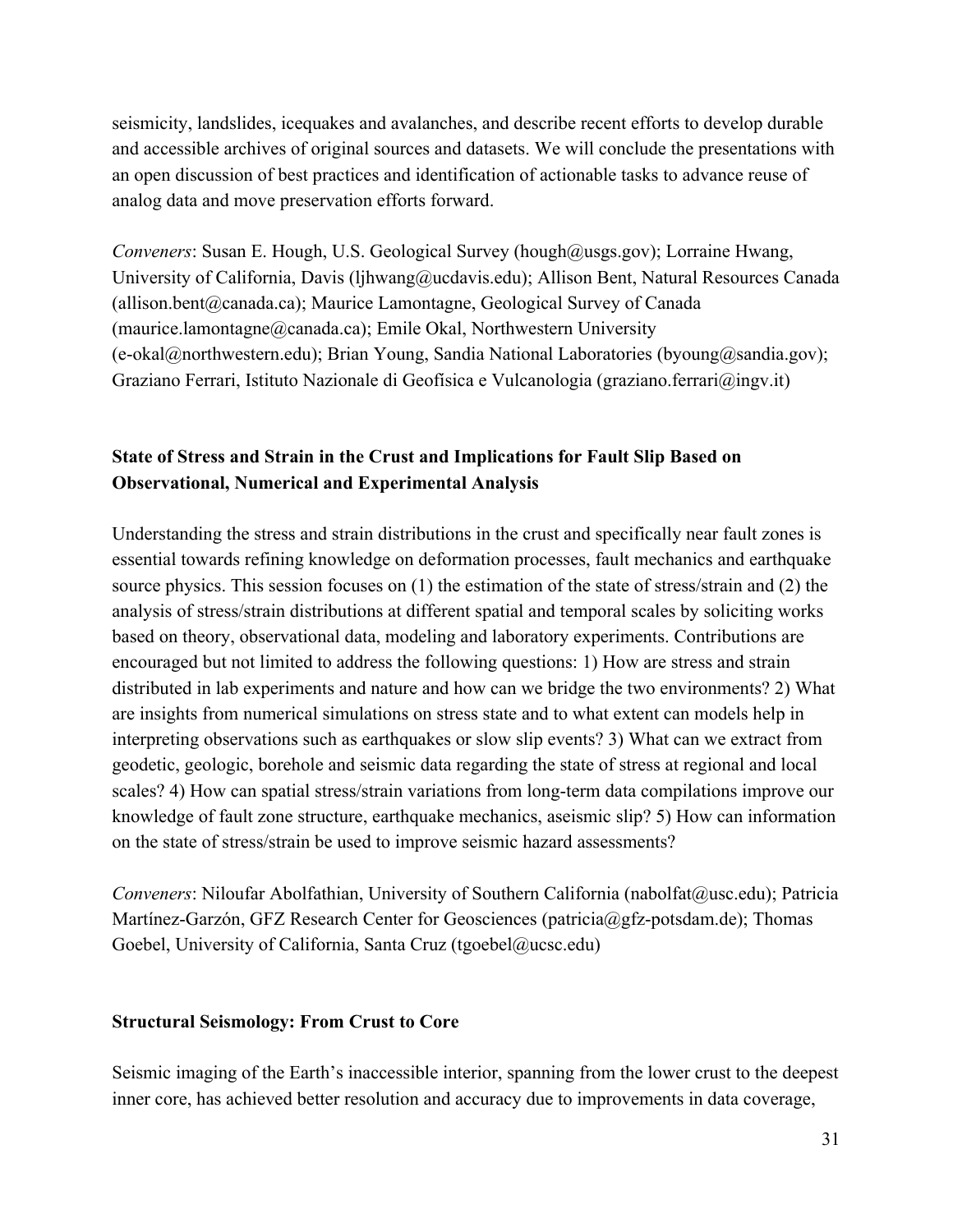computational power, as well as modelling and inversion algorithms. We invite contributions highlighting results of analyses of new datasets as well as applications of new algorithms for revealing detailed Earth structure across length-scales, from local to global, and throughout the interior, from crust to core.

*Conveners*: Vedran Lekic, University of Maryland, College Park (ved@umd.edu); Jessica C. Irving, Princeton University (jirving@princeton.edu); Andrew J. Schaeffer, Natural Resources Canada (andrew.schaeffer@canada.ca); Meghan S. Miller, Australian National University  $(meghan.miller@anu.edu.au)$ 

#### **U.S. Geological Survey National Seismic Hazard Model Components**

The U.S. Geological Survey will soon complete the 2018 update to the National Seismic Hazard Model (NSHM) for the coterminous U.S. This update has begun an experiment with a more frequent update process that shortens the time between releases from six to three years on average. More frequent updates permit fewer model changes per update, more opportunities for adoption by a wide array of users and release of the latest models representing best-available science. For instance, the 2018 NSHM update mainly incorporated NGA-East for U.S. Geological Survey (Goulet et al., 2017) in the central and eastern U.S. The NGA-East ground motion model marks a significant change in how we characterize the epistemic uncertainty in ground motions, and it is essential that we be able to evaluate and understand the model without the additional complexity of source model or implementation changes that are necessary to include in longer update cycles. This session focuses on the latest such models and the tools and techniques used to evaluate them. The 2014 update to NSHM for the conterminous U.S. saw the adoption of UCERF3, NGA-West2 and new adaptive smoothing techniques for gridded seismicity sources. The 2018 update brought in NGA-East and considered basin amplification effects in the western U.S. Forthcoming updates will consider NGA-Subduction, the use of the UCERF3 inversion methodology for Alaskan fault systems and further use of simulation-based ground motions. The latest models also commonly present implementation and application challenges. We invite submissions on, but not limited to, the NSHM components listed above. In particular, submissions should focus on sensitivity testing, comparative analysis, implementation techniques, new evaluation tools or metrics, new uses and applications of existing analyses (e.g. deaggregation) or uncertainty analysis.

*Conveners*: Peter M. Powers, U.S. Geological Survey (pmpowers@usgs.gov); Allison M. Shumway, U.S. Geological Survey (ashumway@usgs.gov); Mark D. Petersen, U.S. Geological Survey (mpetersen@usgs.gov); Sanaz Rezaeian, U.S. Geological Survey (srezaeian@usgs.gov); Richard W. Briggs, U.S. Geological Survey (rbriggs@usgs.gov); Robert C. Witter, U.S.